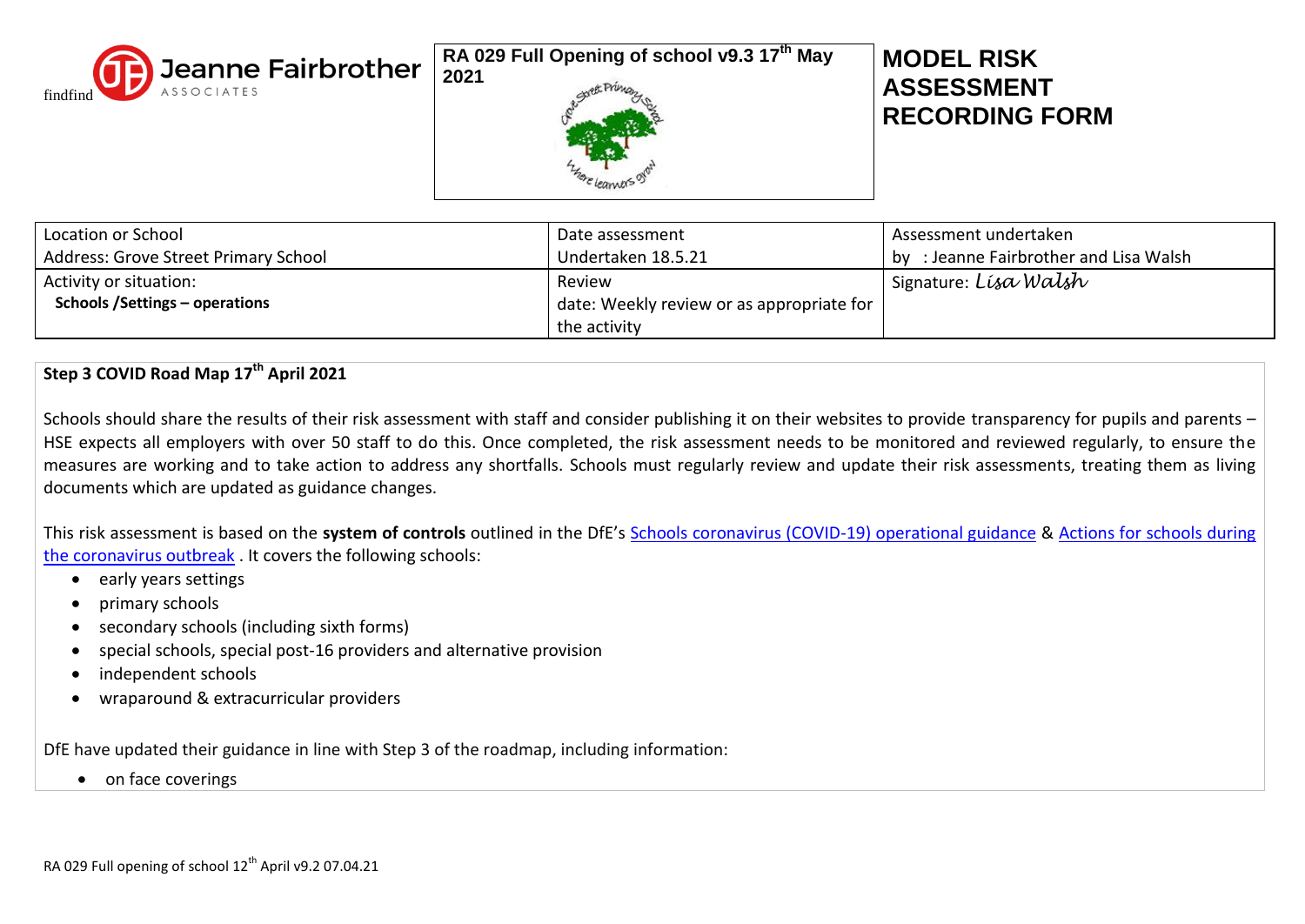- $\bullet$  educational visits –
- domestic residential educational visits
- wraparound provision and extra-curricular activity,
- music, dance and drama & performances

**Please note that this risk assessment has been created in line with the current government guidance. Schools need to ensure that this template reflects any local guidance and the specific needs of their school.** 

### **Guidance**

This risk assessment has regard to all relevant guidance and legislation including, but not limited to, the following:

- The Health Protection (Notification) Regulations 2010
- The Reporting of Injuries, Diseases and Dangerous Occurrences Regulations (RIDDOR) 2013
- Public Health England (PHE) (2017) 'Health protection in schools and other childcare facilities'
- **NEW** DfE (2021) 'Schools coronavirus (COVID-19) operational guidance
- **UPDATED** DfE (2021) 'Actions for early years and childcare settings during the coronavirus (COVID-19) outbreak'
- DfE (2021) 'Face coverings in education'

Please choose the setting that applies and delete the others to make this reflect your school/setting:

**•** Primary schools

#### **Legislation and guidance**

Health and Safety At Work Act etc. 1974 Management of H&S at Work Regulations 1999 Workplace (Health, Safety and Welfare) Regulations 1992 DfE Actions for schools plus associated COVID 19 Guidance Public Health England Guidance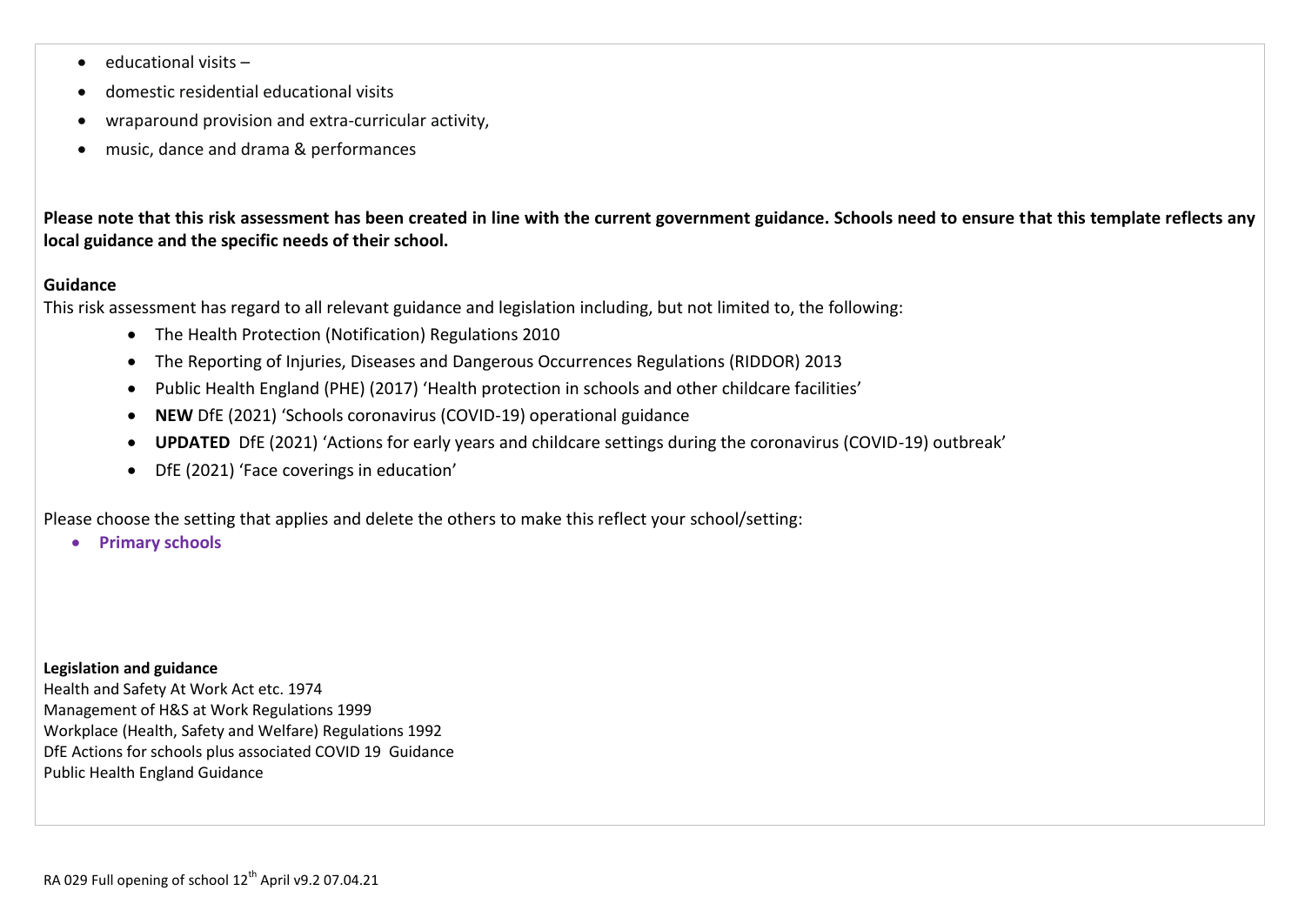| 1) Hazard / Activity                                                                                                                                       | 2) Who can be harmed and<br>how?                                                                                       | 3) What controls exist to reduce the risk?<br>Have you followed the hierarchy of controls (eliminate,<br>substitute etc)                                                                                                                                                                                                                                                                                                                                                                                                                                                                                                                                                                                                                                                                                                                                                                                                                                                                                                                                                                                                                                                       | <b>Risk Score</b><br>Consequenc<br>e<br>X Likelihood | 4) Any further action;<br>This should be included in<br>the action plan on overleaf |
|------------------------------------------------------------------------------------------------------------------------------------------------------------|------------------------------------------------------------------------------------------------------------------------|--------------------------------------------------------------------------------------------------------------------------------------------------------------------------------------------------------------------------------------------------------------------------------------------------------------------------------------------------------------------------------------------------------------------------------------------------------------------------------------------------------------------------------------------------------------------------------------------------------------------------------------------------------------------------------------------------------------------------------------------------------------------------------------------------------------------------------------------------------------------------------------------------------------------------------------------------------------------------------------------------------------------------------------------------------------------------------------------------------------------------------------------------------------------------------|------------------------------------------------------|-------------------------------------------------------------------------------------|
| <b>Communication -to staff,</b><br>parents, pupils, and all<br>parties on site failure to<br>communicate key messages<br>to reduce risk of<br>transmission | Staff, pupils, parents,<br>visitors increased risk of<br>transmission of Coronavirus<br>(COVID 19)                     | School follows latest DfE, PHE & Gov.uk, Merseyside &<br>Cheshire PH Team and LA guidance<br>Clear communication sent to parents and pupils with a<br>$\bullet$<br>link on the school website covering all aspects of how<br>school will function during National Lockdown.<br>School website is kept up to date with any important<br>information regarding the running of school local<br>arrangements.<br>Behaviour policy communicated to staff, parents &<br>pupils additional COVID appendix to behaviour policy.<br>Staff have access to all policies through school bus.<br>Regular staff briefings held to cover any changes to<br>arrangements. Whole staff briefings held to cover all<br>new arrangements - these are weekly and additional<br>ones held if any new guidance is released. Staff are also<br>kept informed through email updates<br>School has shared with all staff the measures in place<br>and involved staff & the governing body in that process.<br>Staff are encouraged to suggest further additions or<br>changes to the RA.<br>RA 029 Full Opening School 8 <sup>th</sup> March published to<br>website shared with unions, LA, governors. | $2X2=4$                                              | <b>RA 029 National Lockdown</b><br>published to website                             |
| <b>Failure of measures to</b><br>prevent spread of<br>Coronavirus (COVID 19) in<br>school                                                                  | Staff, pupils, parents,<br>visitors - failure of<br>measures in place to reduce<br>spread of Coronavirus<br>(COVID 19) | All control measures are adequately resourced,<br>circulated to employees.<br>All training needs have been checked to ensure<br>compliance. e.g. First aid, evac chairs, medicines etc<br><b>Staff have completed PPE training.</b><br>$\bullet$<br>Regular monitoring and review of risk assessment and<br>measures in place are effective and working as planned.<br>Risk assessments will be reviewed appropriately<br>considering any issues identified and changes in DfE,<br>Gov.uk and public health advice.<br>School follows advice from HS advisers.<br>Risk assessment revised and shared with staff                                                                                                                                                                                                                                                                                                                                                                                                                                                                                                                                                                | $3X2=6$                                              |                                                                                     |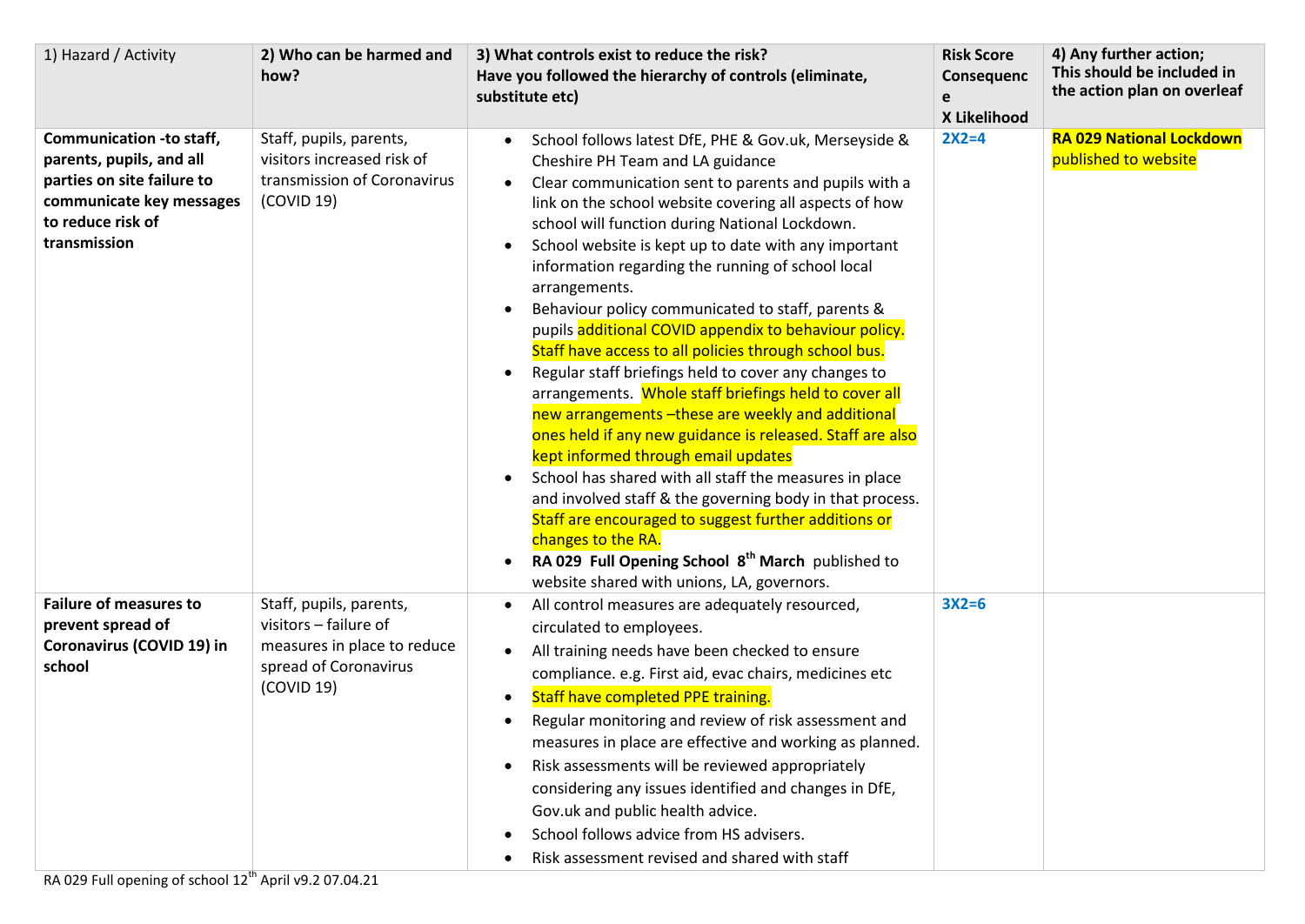|                                                                                                                                    |                                                                                                                     | Staff and pupils -follow Hands, Space, Face                                                                                                                                                                                                                                                                                                                                                                                                                                                                                                                                                                                                                                          |         |  |
|------------------------------------------------------------------------------------------------------------------------------------|---------------------------------------------------------------------------------------------------------------------|--------------------------------------------------------------------------------------------------------------------------------------------------------------------------------------------------------------------------------------------------------------------------------------------------------------------------------------------------------------------------------------------------------------------------------------------------------------------------------------------------------------------------------------------------------------------------------------------------------------------------------------------------------------------------------------|---------|--|
| <b>Opening after reduced</b><br>occupancy                                                                                          | Staff, pupils, parents,<br>visitors - failure to maintain<br>plant & equipment resulting<br>in injury & ill-health. | The headteacher ensures all usual building checks are<br>undertaken by the site manager/caretaker to make the<br>school building safe.                                                                                                                                                                                                                                                                                                                                                                                                                                                                                                                                               | $3X2=6$ |  |
| Staff mental health -<br><b>Anxiety and stress</b><br>Employee's with potential<br>stress / anxiety caused by<br>COVID-19 lockdown | Staff - anxiety and stress                                                                                          | EAP available for staff as required, all staff provided with<br>numbers for EAP. HAYS wellbeing portal for all staff.<br>Review individual staff risk assessments and monitor.<br>OH referrals for detailed advice and support.<br>Daily check in with staff and open door for any worries<br>or concerns.<br>Fresh air, walks around school encouraged.<br>Staff fully involved in RA and attend socially distanced<br>weekly briefings / are regularly updated.<br>PPA can be completed at home.<br>Reasonable adjustments if required.<br>The Education Support Partnership provides a free<br>helpline for school staff and targeted support for mental<br>health and wellbeing. | $2X2=4$ |  |
| Pupil mental health &<br>wellbeing- pupils with<br>potential stress / anxiety<br>caused by COVID-19<br>lockdown                    | Pupil -anxiety, stress or low<br>mood                                                                               | Staff are vigilant in discerning children's mental health<br>and report any concerns to the Key Stage leader/<br>SENDco / MHWB lead / HT<br>See Wellbeing for Education Return programme.<br>Parents regularly engage with Dojo to message teachers,<br><b>HT and SLT</b>                                                                                                                                                                                                                                                                                                                                                                                                            | $2X2=4$ |  |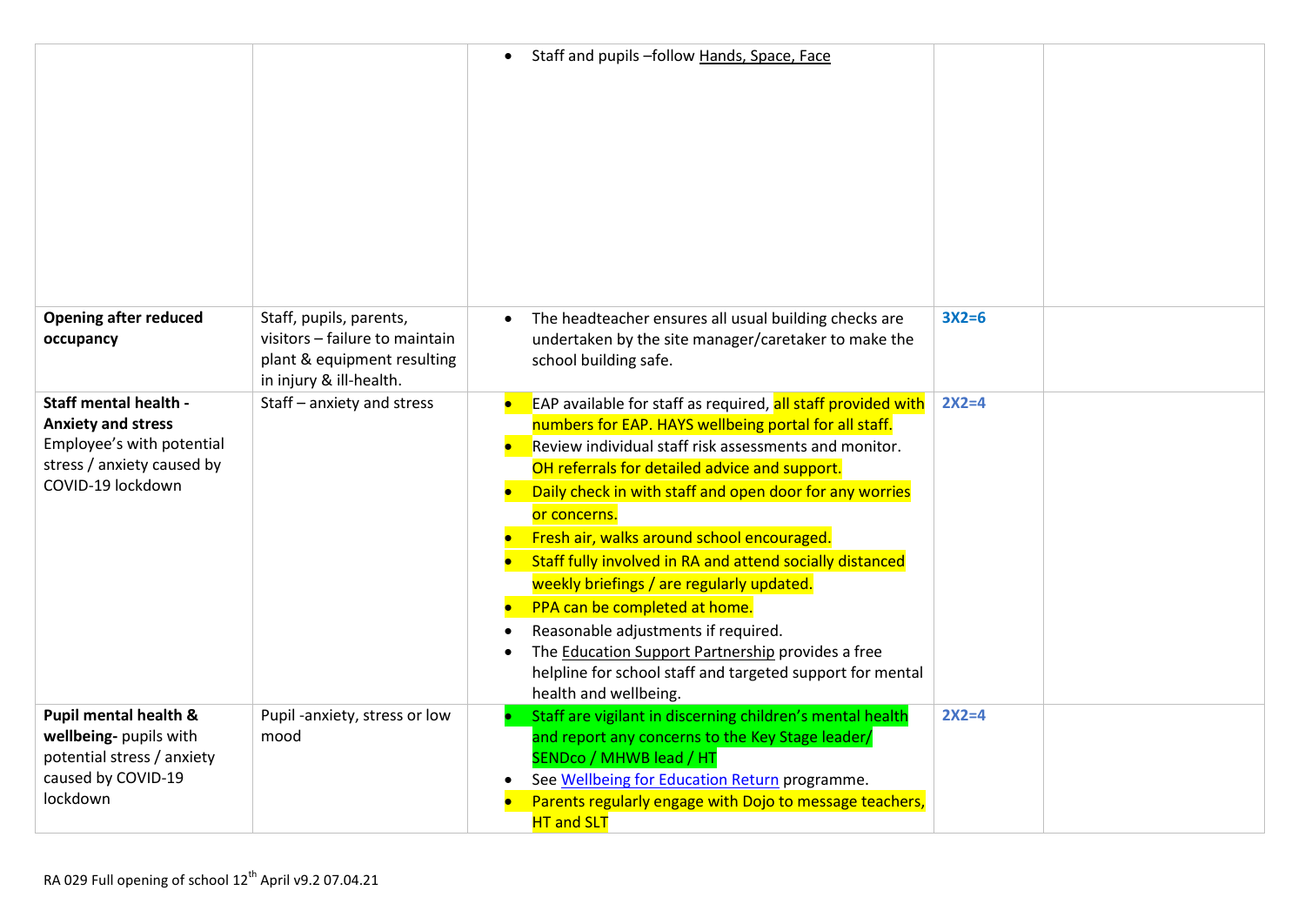| <b>Heating &amp; Ventilation</b> | Staff, pupils, parents,     | $2X2=4$<br>The school is kept well ventilated, & a comfortable  |
|----------------------------------|-----------------------------|-----------------------------------------------------------------|
|                                  | visitors - failure of       | teaching environment is maintained via windows being            |
|                                  | measures in place to reduce | open in all rooms, with heating on, when required.              |
|                                  | spread of Coronavirus       | School has identified all poorly ventilated areas:<br>$\bullet$ |
|                                  | (COVID 19)                  | with no widows or mechanical ventilation (SBM                   |
|                                  |                             | office, door & hatch open, work in main office                  |
|                                  |                             | when possible)                                                  |
|                                  |                             | Rooms with ventilation that is recirculating only               |
|                                  |                             | and do not have an outdoor air supply,                          |
|                                  |                             | areas that feel stuffy or smell                                 |
|                                  |                             | mechanical ventilation systems -                                |
|                                  |                             | Mechanical ventilation has been checked to                      |
|                                  |                             | ensure it conforms to current guidance.                         |
|                                  |                             | School can continue using most types of                         |
|                                  |                             | mechanical ventilation as normal and these are                  |
|                                  |                             | set to full fresh air                                           |
|                                  |                             | Ventilation within single rooms can be operated                 |
|                                  |                             | as normal and supplemented by an outdoor air                    |
|                                  |                             | supply.                                                         |
|                                  |                             | in the event of loss of heating school can use                  |
|                                  |                             | recirculation units for heating that do not draw                |
|                                  |                             | in a supply of fresh air provided there is a supply             |
|                                  |                             | of outdoor air e.g. windows and doors left open.                |
|                                  |                             | School has extended the operating times of                      |
|                                  |                             | HVAC systems to before and after people use                     |
|                                  |                             | work areas.                                                     |
|                                  |                             | Ventilation to chemical stores remain operational.              |
|                                  |                             | All mechanical systems are maintained in line with              |
|                                  |                             | manufacturers' instructions.                                    |
|                                  |                             | <b>Recirculating air</b>                                        |
|                                  |                             | Centralised ventilation system that circulates air<br>a.        |
|                                  |                             | to different rooms, will be turned off                          |
|                                  |                             | recirculation and fresh air introduced instead.                 |
|                                  |                             | Natural ventilation -                                           |
|                                  |                             | by opening windows (in cooler weather                           |
|                                  |                             | windows will be opened just enough to provide                   |
|                                  |                             | constant background ventilation and opened                      |
|                                  |                             | fully during breaks, lesson changes for 5 minutes               |
|                                  |                             |                                                                 |
|                                  |                             | to purge the air in the space.                                  |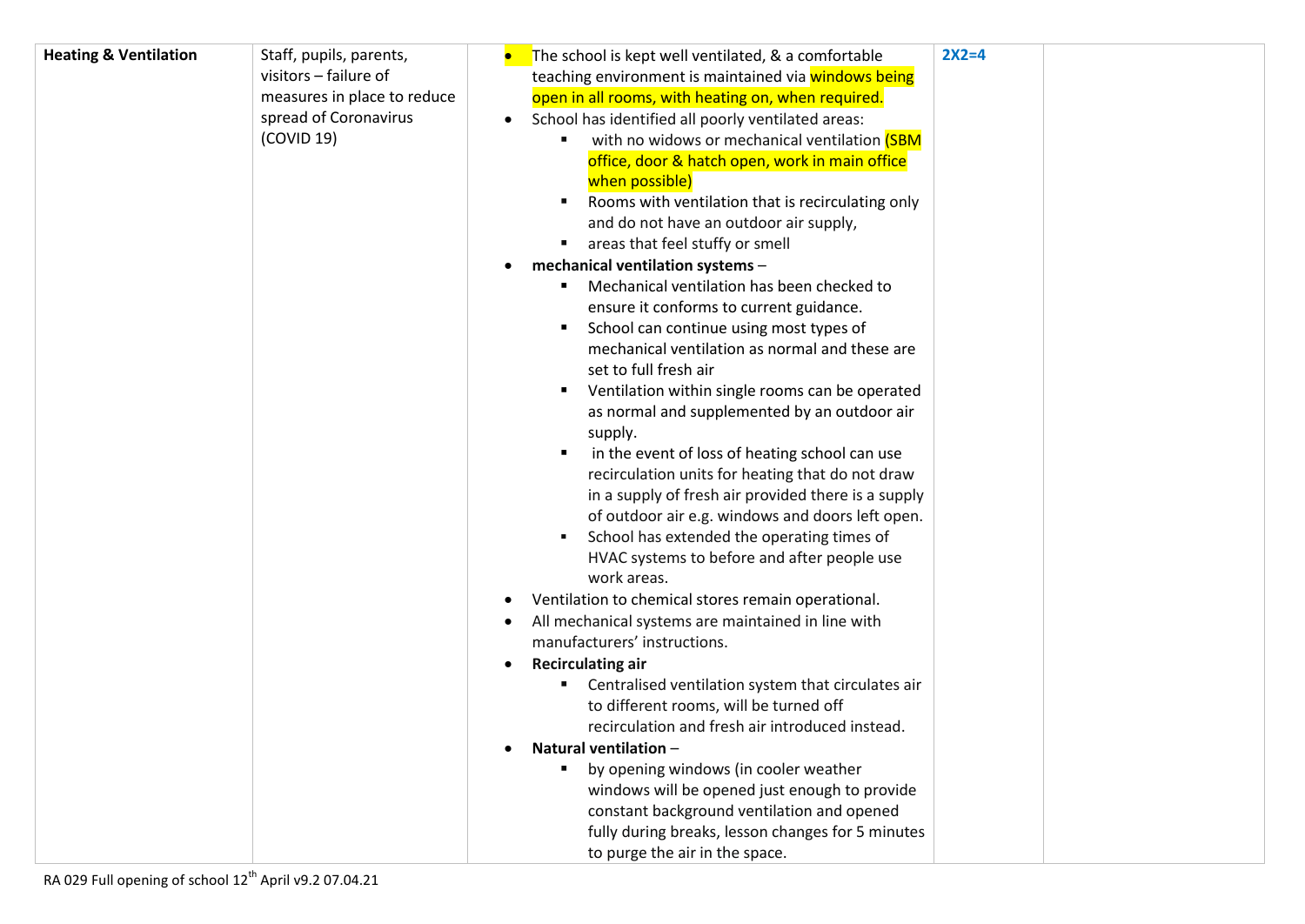|                                                                |                                                                                    | School will try not to completely close windows<br>and doors & keep vents open when the area is<br>occupied as this can result in very low levels of<br>ventilation.<br>School will open internal doors to assist with<br>creating a throughput of air (as long as they are<br>not fire doors and where safe to do so)<br>if necessary external opening doors may also be<br>used (as long as they are not fire doors and<br>where safe to do so)<br>If fire doors are required to be held open<br>$\mathcal{L}_{\mathcal{A}}$<br>Doorgard will be installed<br><b>Thermal comfort</b><br>To balance the need for increased ventilation<br>٠<br>while maintaining a comfortable temperature,<br>school will, if appropriate to the area:<br>• open high-level windows in preference to low<br>level to reduce draughts<br>• increase the ventilation while spaces are<br>unoccupied (for examples, between classes,<br>during break and lunch, when a room is unused)<br>• provide flexibility to allow additional, suitable<br>indoor clothing.<br>rearrange furniture where possible to avoid<br>direct drafts<br>School will continue to use heating as necessary<br>to ensure comfort levels are maintained<br>particularly in occupied spaces. |  |
|----------------------------------------------------------------|------------------------------------------------------------------------------------|-----------------------------------------------------------------------------------------------------------------------------------------------------------------------------------------------------------------------------------------------------------------------------------------------------------------------------------------------------------------------------------------------------------------------------------------------------------------------------------------------------------------------------------------------------------------------------------------------------------------------------------------------------------------------------------------------------------------------------------------------------------------------------------------------------------------------------------------------------------------------------------------------------------------------------------------------------------------------------------------------------------------------------------------------------------------------------------------------------------------------------------------------------------------------------------------------------------------------------------------------------|--|
|                                                                |                                                                                    | Further advice on this can be found in Health and Safety<br>Executive guidance on air conditioning and ventilation                                                                                                                                                                                                                                                                                                                                                                                                                                                                                                                                                                                                                                                                                                                                                                                                                                                                                                                                                                                                                                                                                                                                  |  |
|                                                                |                                                                                    | during the coronavirus outbreak and CIBSE coronavirus<br>(COVID-19) advice                                                                                                                                                                                                                                                                                                                                                                                                                                                                                                                                                                                                                                                                                                                                                                                                                                                                                                                                                                                                                                                                                                                                                                          |  |
| Fire safety-failure of<br>systems and fire evacuation<br>plans | Staff, pupils, parents,<br>visitors - serious injuries,<br>burns, smoke inhalation | $3X2=6$<br>The fire alarm and emergency lighting has been serviced<br>in according to guidance.<br>Alarm checked weekly.<br>Emergency lighting tested monthly.<br>The site-specific fire evacuation plan has been reviewed<br>and shared with staff and third parties.<br>Fire drills are held twice a term<br>$\bullet$                                                                                                                                                                                                                                                                                                                                                                                                                                                                                                                                                                                                                                                                                                                                                                                                                                                                                                                            |  |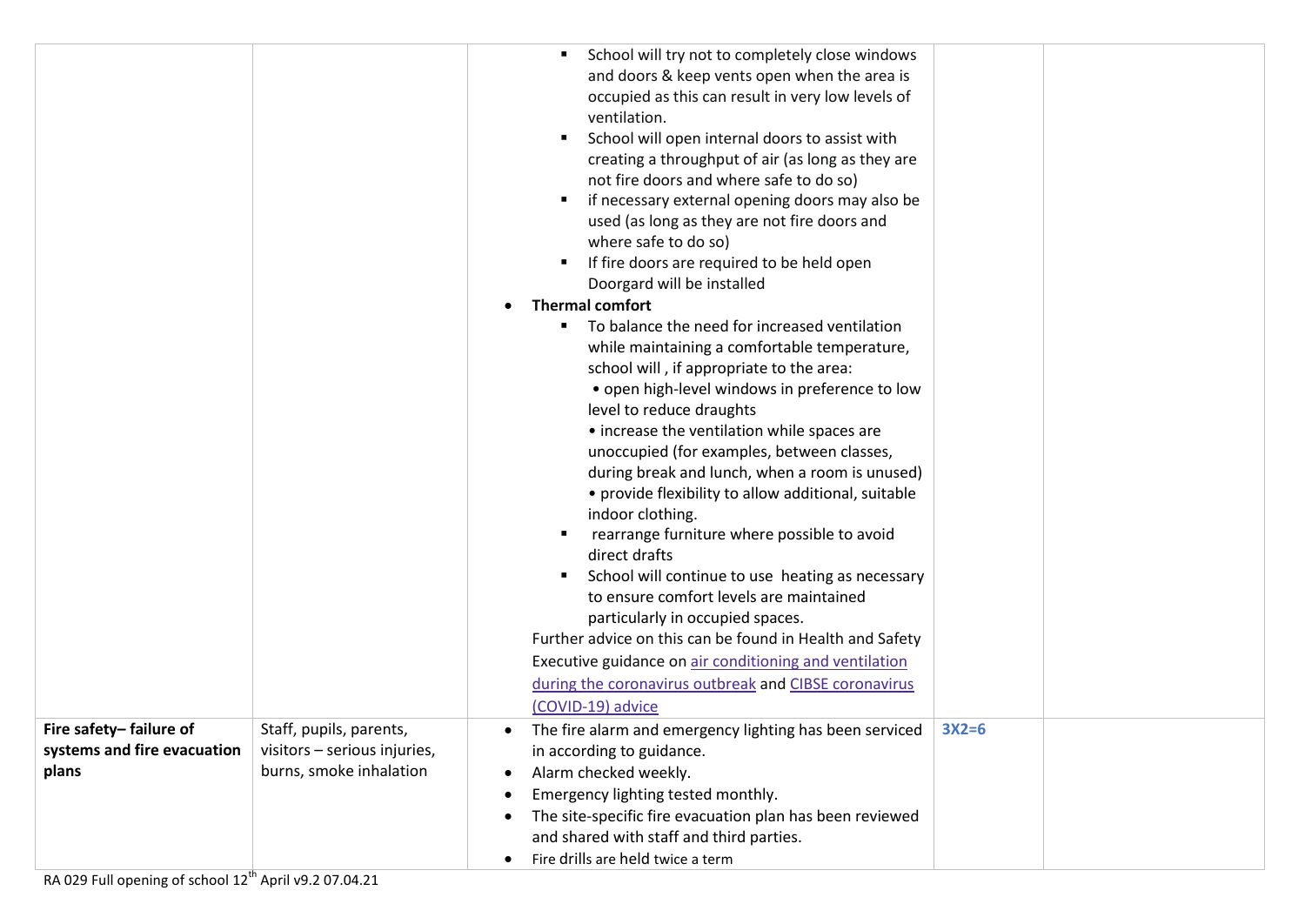|                                                                                                                        |                                                                                                   | Social distancing is followed on evacuation and at<br>assembly point for each bubble.<br>The needs of staff/pupils who require assistance in an<br>$\bullet$<br>emergency and ensure has been considered and the<br>resources are available to carry this out.<br>All fire safety features across the building are checked<br>monthly by carrying out the F 03 Fire Marshal Inspection<br>Checklist. Actions are remedied.<br>The school fire risk assessment is kept up-to-date to<br>$\bullet$<br>changes in the building.                                                                                                                                                                                                                    |         |  |
|------------------------------------------------------------------------------------------------------------------------|---------------------------------------------------------------------------------------------------|-------------------------------------------------------------------------------------------------------------------------------------------------------------------------------------------------------------------------------------------------------------------------------------------------------------------------------------------------------------------------------------------------------------------------------------------------------------------------------------------------------------------------------------------------------------------------------------------------------------------------------------------------------------------------------------------------------------------------------------------------|---------|--|
| Legionella-failure of<br>systems in place leading to<br>outbreak                                                       | Staff, pupils, parents,<br>visitors - legionella<br>symptoms, respiratory<br>condition            | Before 8 <sup>th</sup> March school will ensure every tap, shower,<br>and toilet are fully run or flushed for2 mins. Records<br>kept in water logbook.<br>All equipment that uses water, e.g. dishwashers and<br>washing machines, is run through a cycle to flush<br>limescale and bacteria build-up before the start of each<br>term.<br>Monthly water checks take place.                                                                                                                                                                                                                                                                                                                                                                     | $3X2=6$ |  |
| Equipment - failure of<br>equipment due to lack of<br>inspection, maintenance,<br>servicing & statutory<br>inspection. |                                                                                                   | All staff reminded to carry out pre-use visual checks of<br>their areas, playground, equipmen.t<br>Caretaker carries out daily visual whole site checks.<br>All areas and equipment that have been taken out of<br>use are checked<br>Teachers have checked their own classrooms to ensure<br>$\bullet$<br>all is in good condition.<br>Other pieces of equipment such as dining sets which<br>$\bullet$<br>have not been used have been inspected, checking<br>smooth operation of opening and wheeling.<br>All annual servicing, maintenance and any statutory<br>$\bullet$<br>checks have taken place ensure safety and compliance<br>with legislation. e.g. water checks, fire alarms, gas,<br>boilers, lifts, stair lifts, automatic doors | $3X2=6$ |  |
| Cleaning - risk of<br>transmission of Coronavirus<br>(COVID 19) - infection<br>control                                 | Staff,<br>pupils,<br>parents,<br>visitors<br>everyone<br>contracting<br>Coronavirus<br>(COVID 19) | Enhanced cleaning schedule in place -more frequent<br>cleaning of rooms and shared areas.<br>Contact points and frequently touched surfaces are<br>$\bullet$<br>being cleaned more frequently.<br>All shared equipment e.g. photocopier, guillotine,<br>telephone will be cleaned before and after use                                                                                                                                                                                                                                                                                                                                                                                                                                          | $3X2=6$ |  |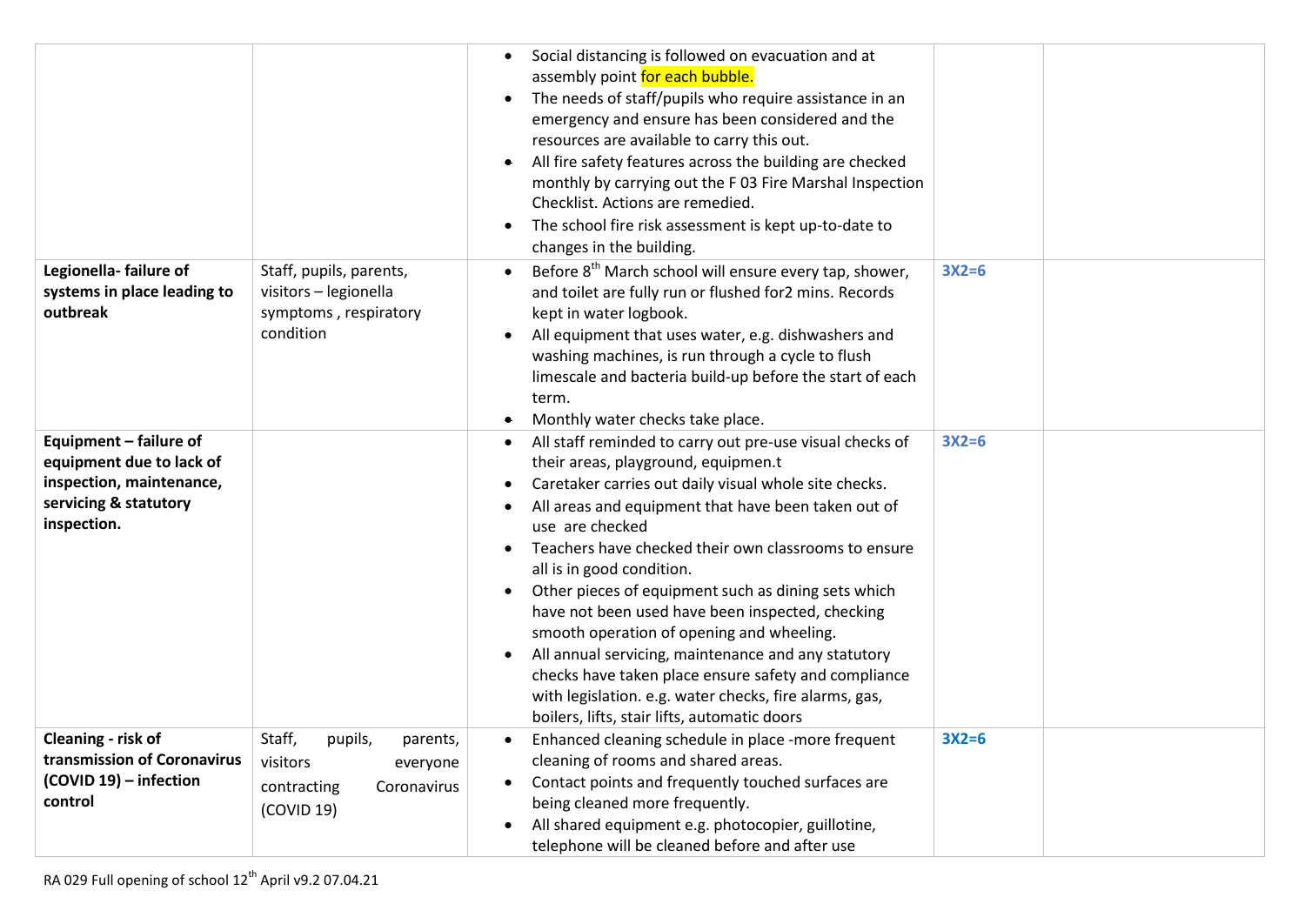|                                                                                                             |                                                                                                                           | Satisfactory cleaning regime in place to decontaminate<br>equipment & toys.<br>Classroom cleaning is enhanced & disinfecting kits in<br>place.<br>Dining areas are cleaned between use by different pupil<br>'bubbles'.<br>Pupil engagement encouraged to wipe down own<br>surfaces. equipment & toys<br>Toilets are cleaned regularly.<br>$\bullet$<br>All areas that have been cleaned are checked to ensure<br>they are safe to occupy, e.g. there are no slip hazards<br>and any harmful substances have been removed e.g.<br>aerosol fogger/disinfectants<br>If suspected case of COVID 19 follow the COVID-19:<br>cleaning of non-healthcare settings guidance<br>Adequate amounts of suitable cleaning agents are<br>$\bullet$<br>available.<br>PPE is available to members of staff who require it to<br>carry out cleaning safely.                                           |         |  |
|-------------------------------------------------------------------------------------------------------------|---------------------------------------------------------------------------------------------------------------------------|---------------------------------------------------------------------------------------------------------------------------------------------------------------------------------------------------------------------------------------------------------------------------------------------------------------------------------------------------------------------------------------------------------------------------------------------------------------------------------------------------------------------------------------------------------------------------------------------------------------------------------------------------------------------------------------------------------------------------------------------------------------------------------------------------------------------------------------------------------------------------------------|---------|--|
| Unaware of steps to take in<br>the event of suspected or<br>confirmed case in school -<br>infection control | Staff, pupils, parents,<br>visitors - failure of<br>measures to adequately<br>contain spread of<br>Coronavirus (COVID 19) | Pupils, staff and other adults must not come into the<br>school if:<br>they have one or more COVID-19 symptoms<br>$\circ$<br>a member of their household (including<br>$\circ$<br>someone in their support bubble or childcare<br>bubble if they have one) has COVID-19<br>symptoms<br>they are legally required to quarantine, having<br>$\circ$<br>recently visited countries outside the Common<br><b>Travel Area</b><br>they have had a positive test<br>$\circ$<br>have been in close contact with someone who<br>$\circ$<br>tests positive for COVID-19<br>They must immediately cease to attend and not<br>$\circ$<br>attend for at least 10 days from the day after:<br>the start of their symptoms<br>the test date if they did not have any<br>symptoms but have had a positive LFD<br>or PCR test (if an LFD test is taken first,<br>and a PCR test is then taken within 2 | $2X2=4$ |  |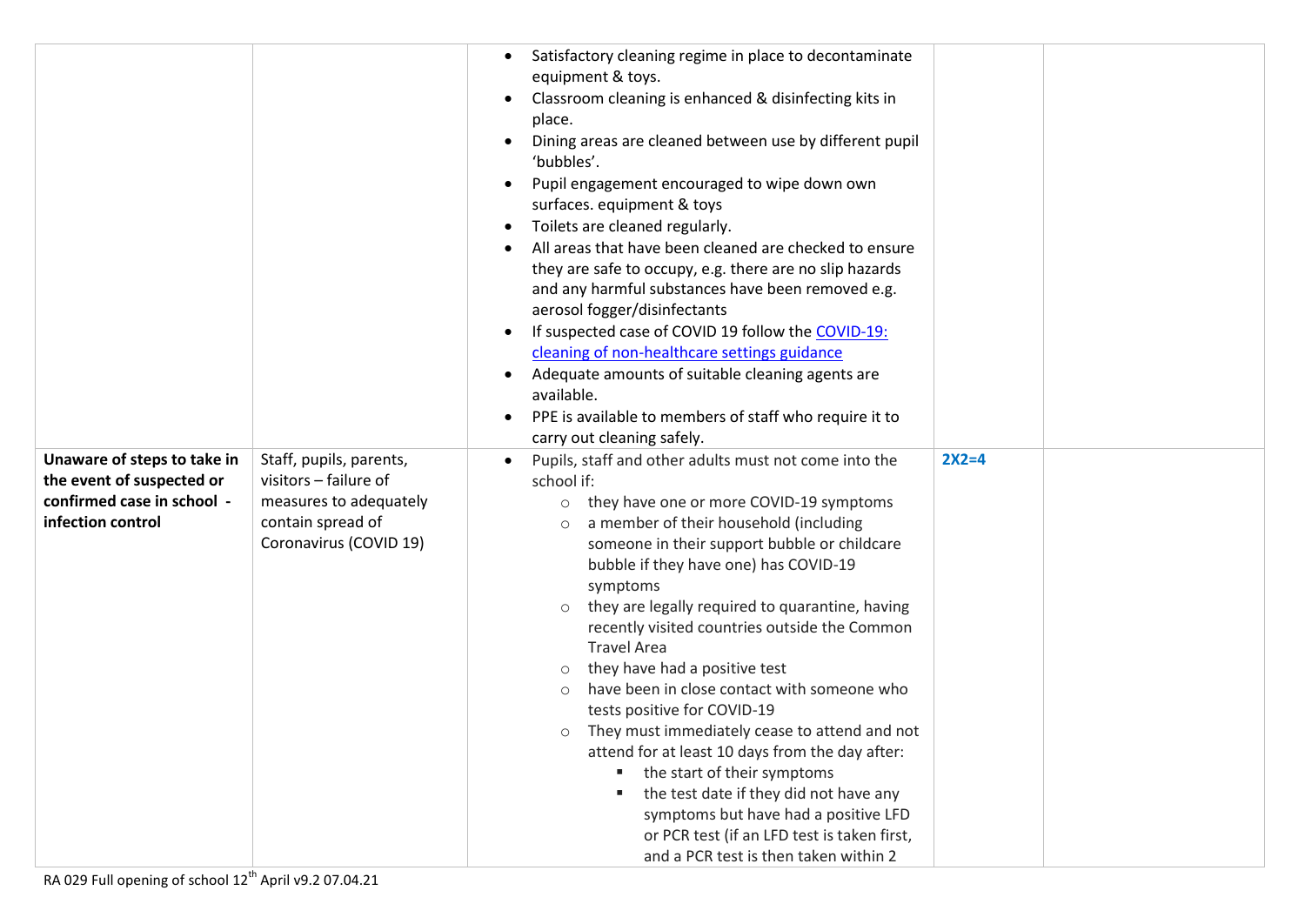| days of the positive lateral flow test,                           |
|-------------------------------------------------------------------|
| and is negative, it overrides the LFD test                        |
| and the pupil can return to school)                               |
| If anyone in the school becomes unwell with a new,                |
| continuous cough, a high temperature, or has a loss of,           |
| or change in, their normal sense of taste or smell                |
| (anosmia), they will be sent home and advised to follow           |
| 'stay at home: guidance for households with possible or           |
| confirmed coronavirus (COVID-19) infection                        |
| School will ensure understanding of management of a               |
| confirmed case and follow latest PHE guidance                     |
| and the NHS test and trace process                                |
| Manage and report confirmed cases of COVID-19                     |
| amongst the school community.                                     |
| Contain any outbreak by following local health<br>$\bullet$       |
| protection team advice below:                                     |
| O Cheshire & Merseyside PHE contact 0344 225                      |
| 0562<br><b>Greater Manchester Health Protection</b><br>$\bigcirc$ |
| Unit 0844 225 1295                                                |
| Wirral schools contact Wirral schools contact<br>$\circ$          |
| Wirral COVID helpline 0151 666 3600,                              |
| covidschoolsupport@wirral.gov.uk)                                 |
| Wirral Special schools must contact Alison<br>$\circ$             |
| Simpson or Jane Harvey (above)                                    |
| PCR test kits will only be offered in the<br>$\circ$              |
| exceptional circumstance an individual becomes                    |
| symptomatic and has barriers to accessing                         |
| testing elsewhere.                                                |
| PCR test kits will only be offered in the<br>$\circ$              |
| exceptional circumstance an individual becomes                    |
| symptomatic and has barriers to accessing                         |
| testing elsewhere.                                                |
| If the situation is not straightforward and school needs          |
| help in making an assessment of close contacts school             |
| will ring the DfE Helpline on 0800 046 8687 option 1              |
|                                                                   |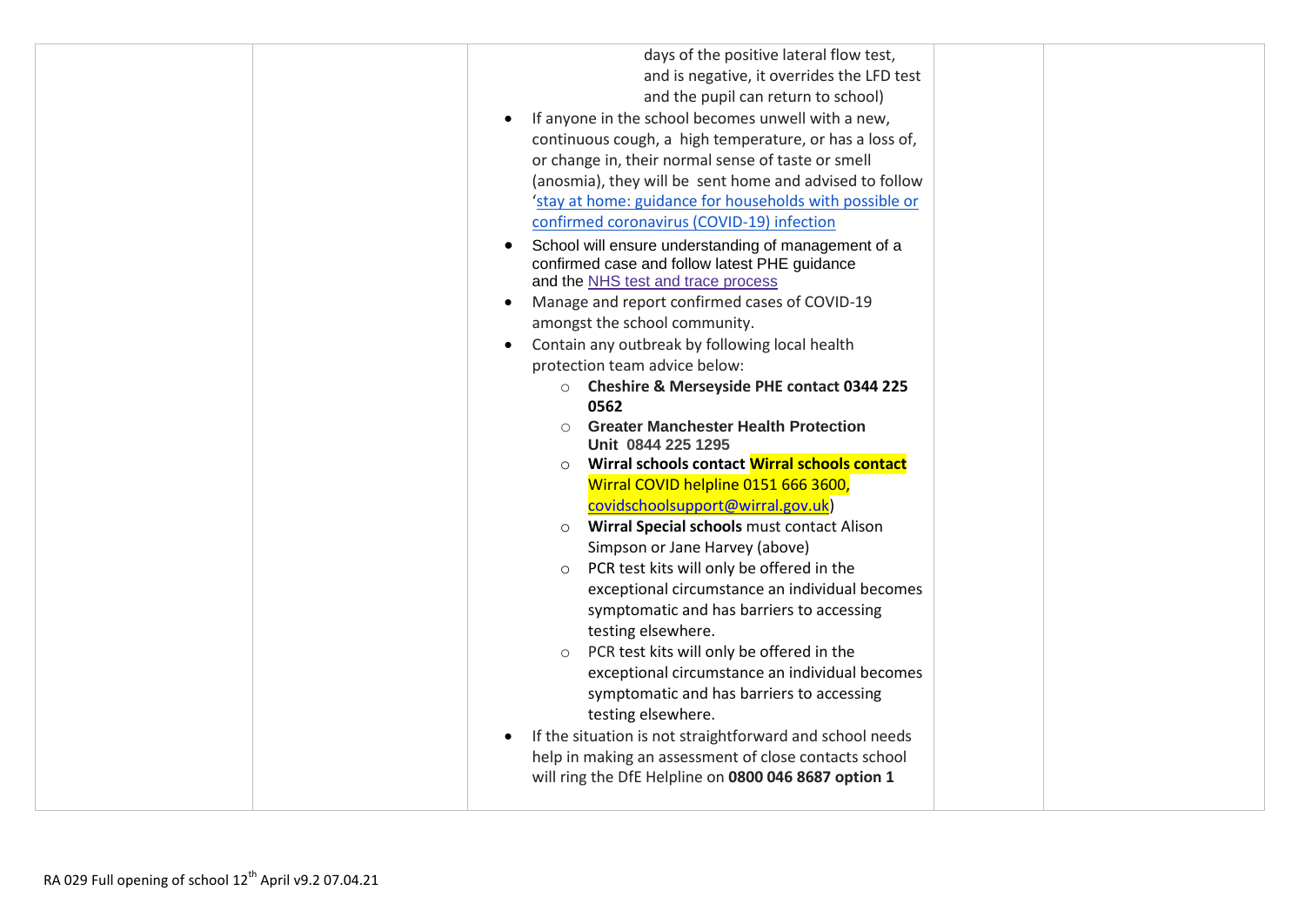| Failure to manage a<br>confirmed case in school | Staff, pupils, parents,<br>visitors - failure of<br>measures to adequately<br>contain spread of<br>Coronavirus (COVID 19) | $2X2=4$<br>School will take swift action when aware of someone<br>who has attended school & tested positive for<br>coronavirus COVID - 19 either a positive LFD or PCR test<br>School understands close contact is<br>anyone who lives in the same household as<br>$\circ$<br>someone with COVID-19 symptoms or who has<br>tested positive for COVID-19 - a LFD or PCR test<br>anyone who has had any of the following types<br>of contact with someone who has tested<br>positive for COVID-19 with a PCR or LFD test:<br>face-to-face contact including being coughed on<br>or having a face-to-face conversation within one<br>metre<br>been within one metre for one minute or longer<br>$\circ$<br>without face-to-face contact<br>been within 2 metres of someone for more than<br>15 minutes (either as a one-off contact, or<br>added up together over one day)<br>o travelled in the same vehicle or a plane<br>A record is kept of pupils and staff in each bubble and of<br>$\bullet$<br>any close contact between individuals at school.<br>The school does not request evidence of negative test<br>results or other medical evidence before admitting<br>individuals back to school after a period of self-isolation.<br>If the school has two or more confirmed cases within 14<br>days, or an overall rise in sickness absence where<br>coronavirus is suspected, the school continues to work<br>with the DfE's dedicated coronavirus advice service (or<br>local HPT if the case is escalated). |
|-------------------------------------------------|---------------------------------------------------------------------------------------------------------------------------|-------------------------------------------------------------------------------------------------------------------------------------------------------------------------------------------------------------------------------------------------------------------------------------------------------------------------------------------------------------------------------------------------------------------------------------------------------------------------------------------------------------------------------------------------------------------------------------------------------------------------------------------------------------------------------------------------------------------------------------------------------------------------------------------------------------------------------------------------------------------------------------------------------------------------------------------------------------------------------------------------------------------------------------------------------------------------------------------------------------------------------------------------------------------------------------------------------------------------------------------------------------------------------------------------------------------------------------------------------------------------------------------------------------------------------------------------------------------------------------------------------------------|
|                                                 |                                                                                                                           | The pupil or staff member who tested positive can stop<br>self-isolating after they have finished their isolation<br>period and their symptoms have gone or if they<br>continue to only have a residual cough or anosmia.                                                                                                                                                                                                                                                                                                                                                                                                                                                                                                                                                                                                                                                                                                                                                                                                                                                                                                                                                                                                                                                                                                                                                                                                                                                                                         |
| Suspected case in school.                       | Staff, pupils, parents,<br>visitors - contracting<br>Coronavirus (COVID 19)                                               | $3X2=6$<br>Medical room -PPA room downstairs (ideally hard<br>floored, ventilated, ideally with a closed door or<br>minimum 2m away from people).<br>If a child is awaiting collection, they will be moved, to<br>the medical isolation room.                                                                                                                                                                                                                                                                                                                                                                                                                                                                                                                                                                                                                                                                                                                                                                                                                                                                                                                                                                                                                                                                                                                                                                                                                                                                     |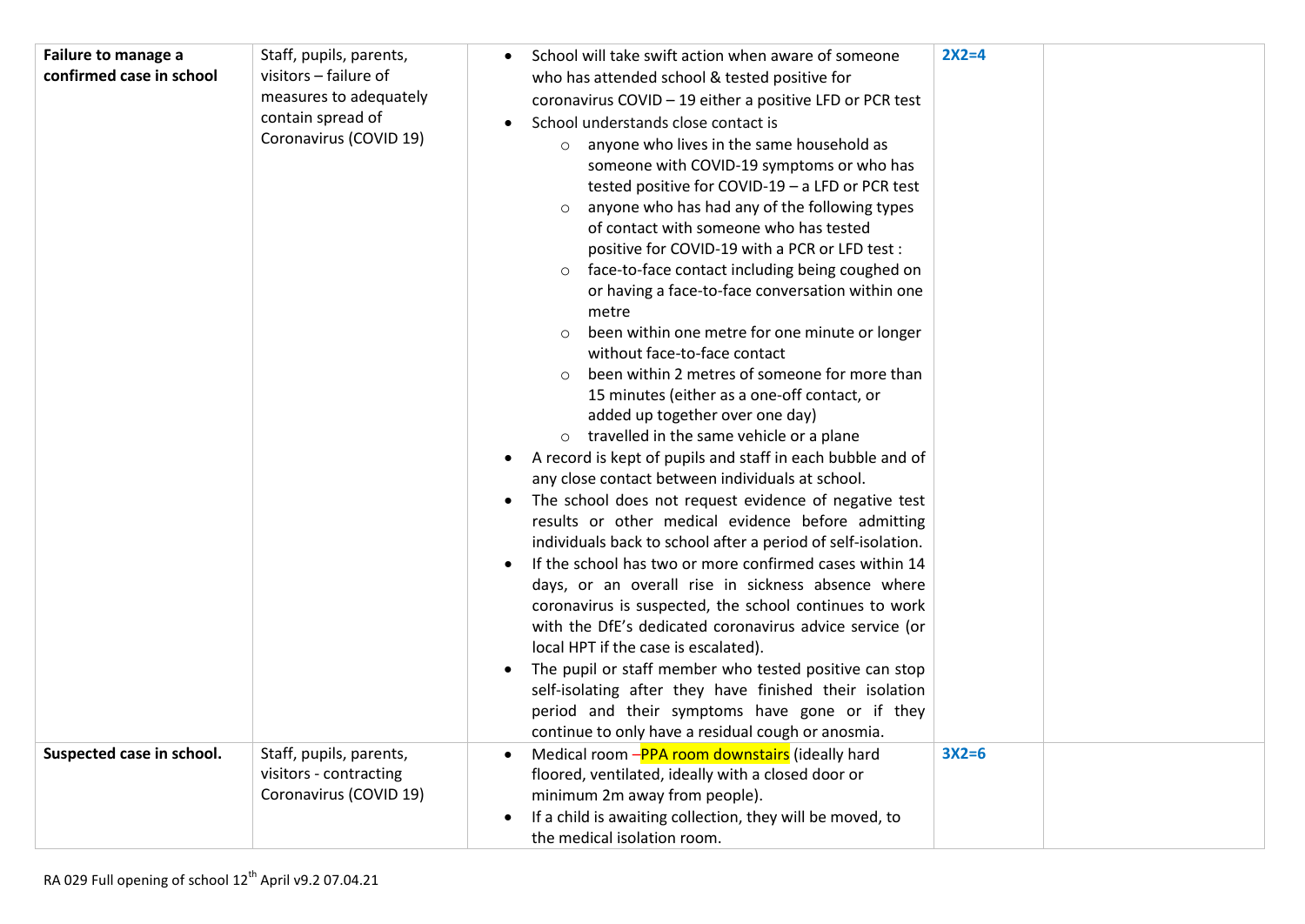| Contact will be made with pupils parents in line with<br>school policy<br>In exceptional circumstances, if a pupil's parents cannot<br>$\bullet$<br>arrange to have their child collected, if it is age-<br>appropriate and safe to do so, the child is directed to<br>walk, cycle or scoot home. If this is not possible, the<br>school makes alternative arrangements.<br>Symptomatic individuals who are sent home are<br>$\bullet$<br>directed to not use public transport to get home.<br>Emergency assistance is called immediately if the pupil's<br>$\bullet$<br>symptoms worsen.<br>PPE stock is available to all staff should they need to<br>escort pupils to this area.<br>PPE must be worn by staff caring for the child while they<br>await collection if 2 metres cannot be maintained i.e.<br>such as for a very young child or a child with special<br>needs<br>A toilet has been identified to be used if required whilst<br>awaiting collection. If used this will cleaned and<br>disinfected using standard cleaning products before<br>being used by anyone else.<br>Staff who have helped someone with symptoms and any<br>pupils who have been in close contact do not need to go<br>home to self-isolate unless they develop symptoms<br>themselves (in which case, they should arrange a test) or<br>if the symptomatic person subsequently tests positive<br>(see below) or they are requested to do so by NHS Test |
|-----------------------------------------------------------------------------------------------------------------------------------------------------------------------------------------------------------------------------------------------------------------------------------------------------------------------------------------------------------------------------------------------------------------------------------------------------------------------------------------------------------------------------------------------------------------------------------------------------------------------------------------------------------------------------------------------------------------------------------------------------------------------------------------------------------------------------------------------------------------------------------------------------------------------------------------------------------------------------------------------------------------------------------------------------------------------------------------------------------------------------------------------------------------------------------------------------------------------------------------------------------------------------------------------------------------------------------------------------------------------------------------------------------------------------------------------|
| and Trace or Wirral PHE.                                                                                                                                                                                                                                                                                                                                                                                                                                                                                                                                                                                                                                                                                                                                                                                                                                                                                                                                                                                                                                                                                                                                                                                                                                                                                                                                                                                                                      |
| Anyone who comes into contact with a symptomatic<br>individual washes their hands thoroughly for 20<br>seconds.                                                                                                                                                                                                                                                                                                                                                                                                                                                                                                                                                                                                                                                                                                                                                                                                                                                                                                                                                                                                                                                                                                                                                                                                                                                                                                                               |
| The area around will be cleaned with normal household<br>disinfectant after they have left to reduce the risk of<br>passing the infection on to other people.                                                                                                                                                                                                                                                                                                                                                                                                                                                                                                                                                                                                                                                                                                                                                                                                                                                                                                                                                                                                                                                                                                                                                                                                                                                                                 |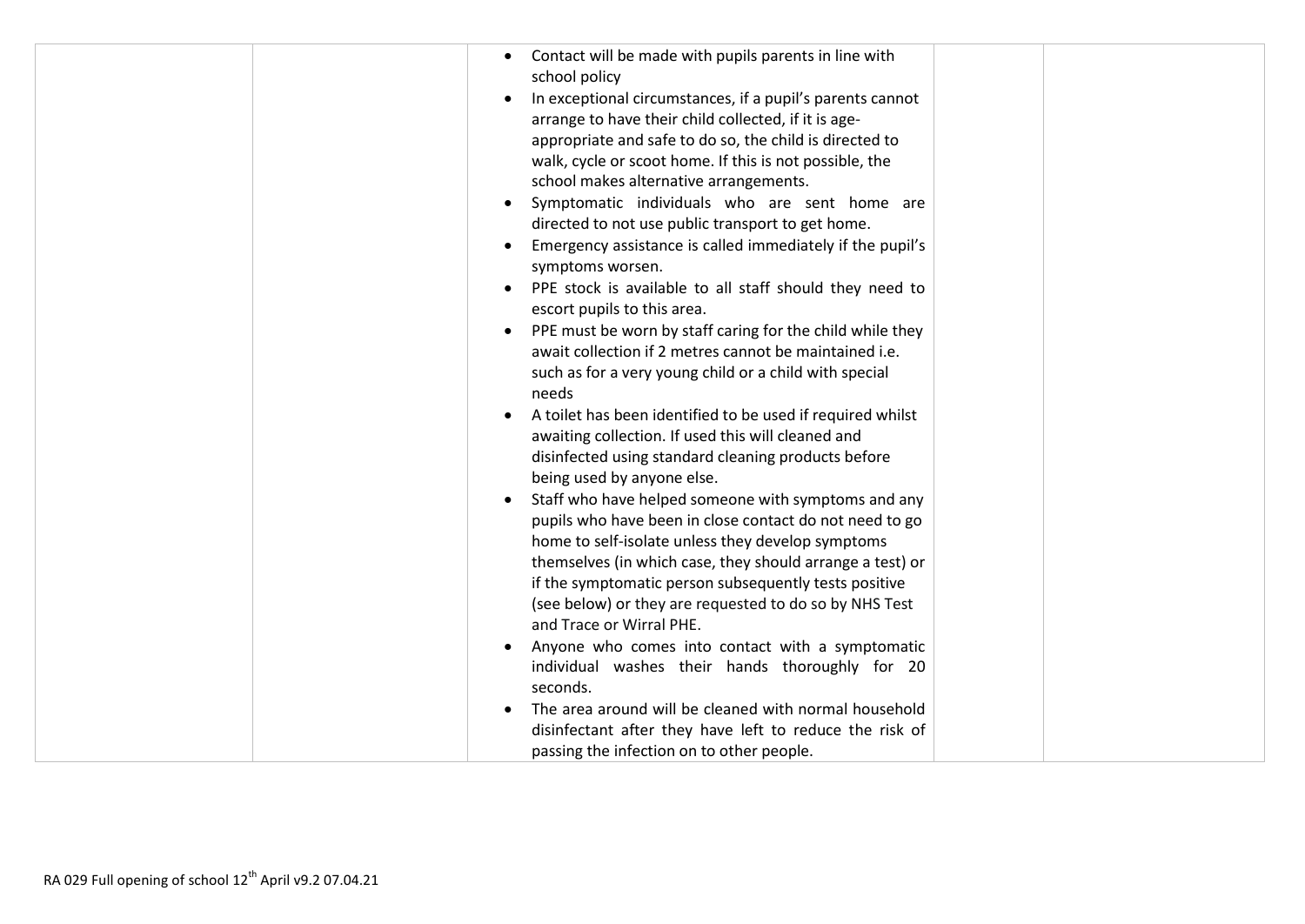| <b>Primary schools only -</b><br>Rapid-result testing LFT                          | Staff, pupils, parents,<br>visitors increased risk of<br>transmission of Coronavirus<br>(COVID 19)                        | All rapid-result testing is carried out in line with the DHSC<br>'Terms and conditions for Covid-19 testing (Primary<br>Schools)' guidance.<br>See RA 043 LFD Mass Testing of Staff & students - Early<br><b>Years &amp; Primary Schools</b><br>Staff with a positive LFD test result will need to self-isolate<br>in line with the stay-at-home guidance.<br>They will also need to arrange a lab-based polymerase chain<br>reaction (PCR) test to confirm the result.<br>If the PCR test is negative, it overrides the self-test LFD test<br>$\bullet$<br>and the member of staff can return to work. Those with a<br>negative LFD test result can continue to attend work and use<br>protective measures.<br>Staff do not take an LFD test if they have tested positive for<br>coronavirus within the last 90 days.                                                                                                                                                                                                                                                                                                                                                                  |         |  |
|------------------------------------------------------------------------------------|---------------------------------------------------------------------------------------------------------------------------|-----------------------------------------------------------------------------------------------------------------------------------------------------------------------------------------------------------------------------------------------------------------------------------------------------------------------------------------------------------------------------------------------------------------------------------------------------------------------------------------------------------------------------------------------------------------------------------------------------------------------------------------------------------------------------------------------------------------------------------------------------------------------------------------------------------------------------------------------------------------------------------------------------------------------------------------------------------------------------------------------------------------------------------------------------------------------------------------------------------------------------------------------------------------------------------------|---------|--|
| <b>Test &amp; Trace</b><br>staff & pupils unaware of<br>school procedures in place | Staff, pupils, parents,<br>visitors - failure of<br>measures to adequately<br>contain spread of<br>Coronavirus (COVID 19) | Staff members and parents are informed that they may<br>need to engage with the NHS Test and Trace programme,<br>meaning they need to be ready and willing to:<br>Book a PCR test if they (or their child) display<br>symptoms.<br>Provide details of anyone they (or their child) have<br>been in close contact with if they were to test<br>positive for coronavirus or are asked by NHS Test<br>and Trace.<br>Self-isolate if they have been in close contact with<br>someone who develops coronavirus symptoms or<br>someone who tests positive.<br>Anyone in school who displays symptoms is encouraged to<br>get a PCR test.<br>If the school believes a symptomatic individual may face<br>barriers to accessing a PCR test elsewhere, the school<br>provides them with a home testing kit.<br>Test kits stored on the school site are stored securely at<br>$\bullet$<br>ambient room temperature (5 to 22°C).<br>The school will consider offering a symptomatic staff<br>member a testing kit if they cannot otherwise access testing<br>quickly and if the individual is vital to the running of the<br>school.<br>Testing kits are delivered safely and with due regard for | $3X2=6$ |  |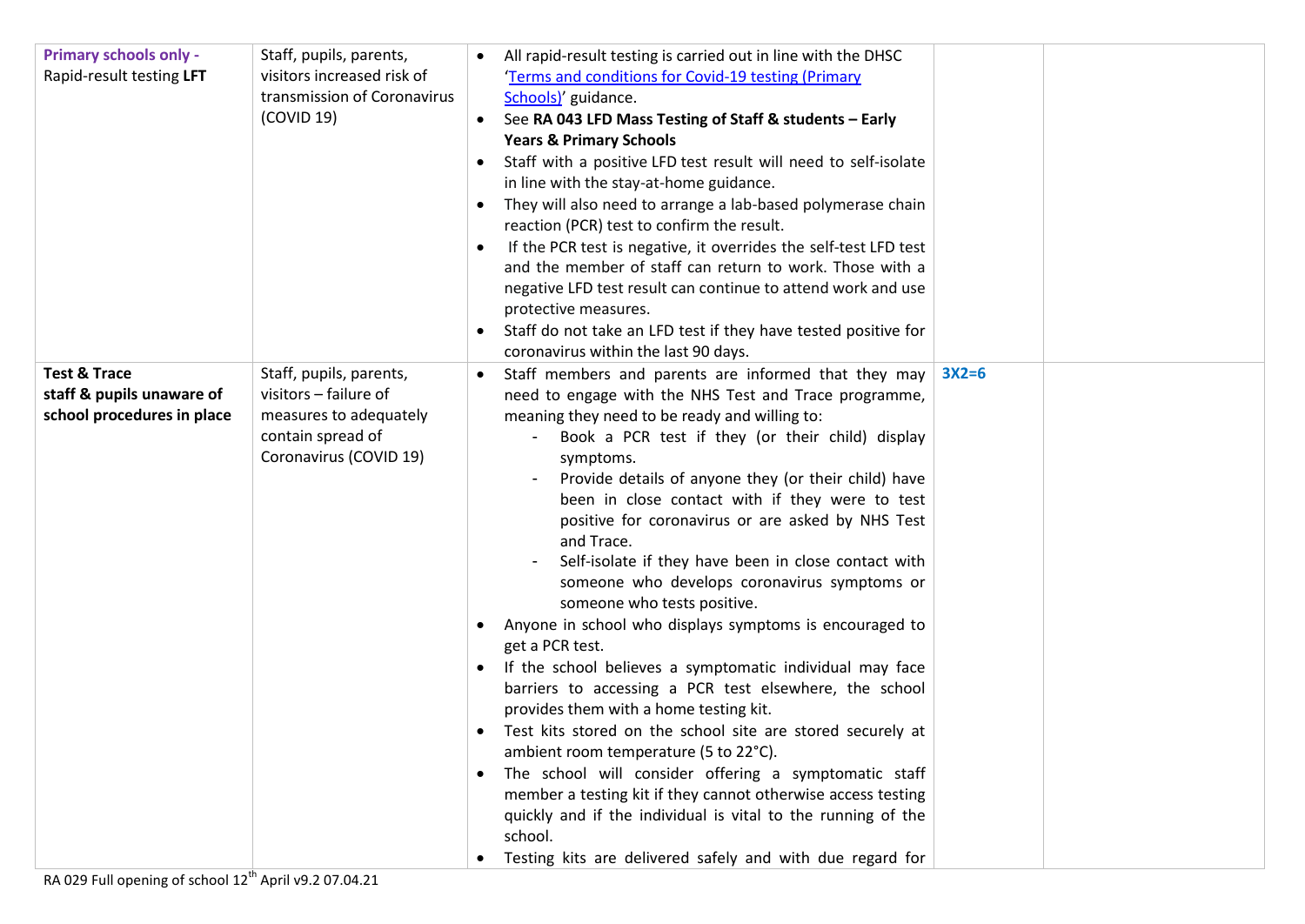| transmission risk, e.g. the kit is posted to the individual's<br>address.                           |
|-----------------------------------------------------------------------------------------------------|
| Kits are not given directly to pupils but are instead given to                                      |
| the pupil's parent or carer.                                                                        |
| Parents and staff are asked to inform the school                                                    |
| immediately of test results.                                                                        |
| If an individual tests negative, they feel well and no longer                                       |
| have coronavirus symptoms, they, and the members of their                                           |
| household, can stop self-isolating as long as:                                                      |
| Everyone they live with who has symptoms tests                                                      |
| negative.                                                                                           |
| Everyone in their support bubble who has                                                            |
| symptoms tests negative.                                                                            |
| They were not told to self-isolate for 10 days from                                                 |
| the day after contact with the individual who tested<br>positive by NHS Test and Trace.             |
| They feel well.<br>$\qquad \qquad \blacksquare$                                                     |
| If an individual tests positive, they are required to self-                                         |
| isolate for at least 10 days from the onset of symptoms and                                         |
| then return to school only if they do not have symptoms                                             |
| other than a cough, or loss of or change in their sense of                                          |
| smell or taste. Other members of their household are                                                |
| required to continue self-isolating for the full 10-day period.                                     |
| Staff and pupils aged over 16 are encouraged to download                                            |
| the NHS Test and Trace app $-$ rules on mobile phones in                                            |
| school are relaxed to accommodate this.                                                             |
| Pupils and staff are informed that, if they receive                                                 |
| notification via the NHS Test and Trace app that they have                                          |
| been in close contact with a positive case, they must inform                                        |
| the school immediately.                                                                             |
| Individuals who test positive are encouraged to report the<br>result on the NHS Test and Trace app. |
| If a pupil receives notification, the school ensures                                                |
| appropriate arrangements are in place for the pupil to self-                                        |
| isolate and begin remote learning.                                                                  |
|                                                                                                     |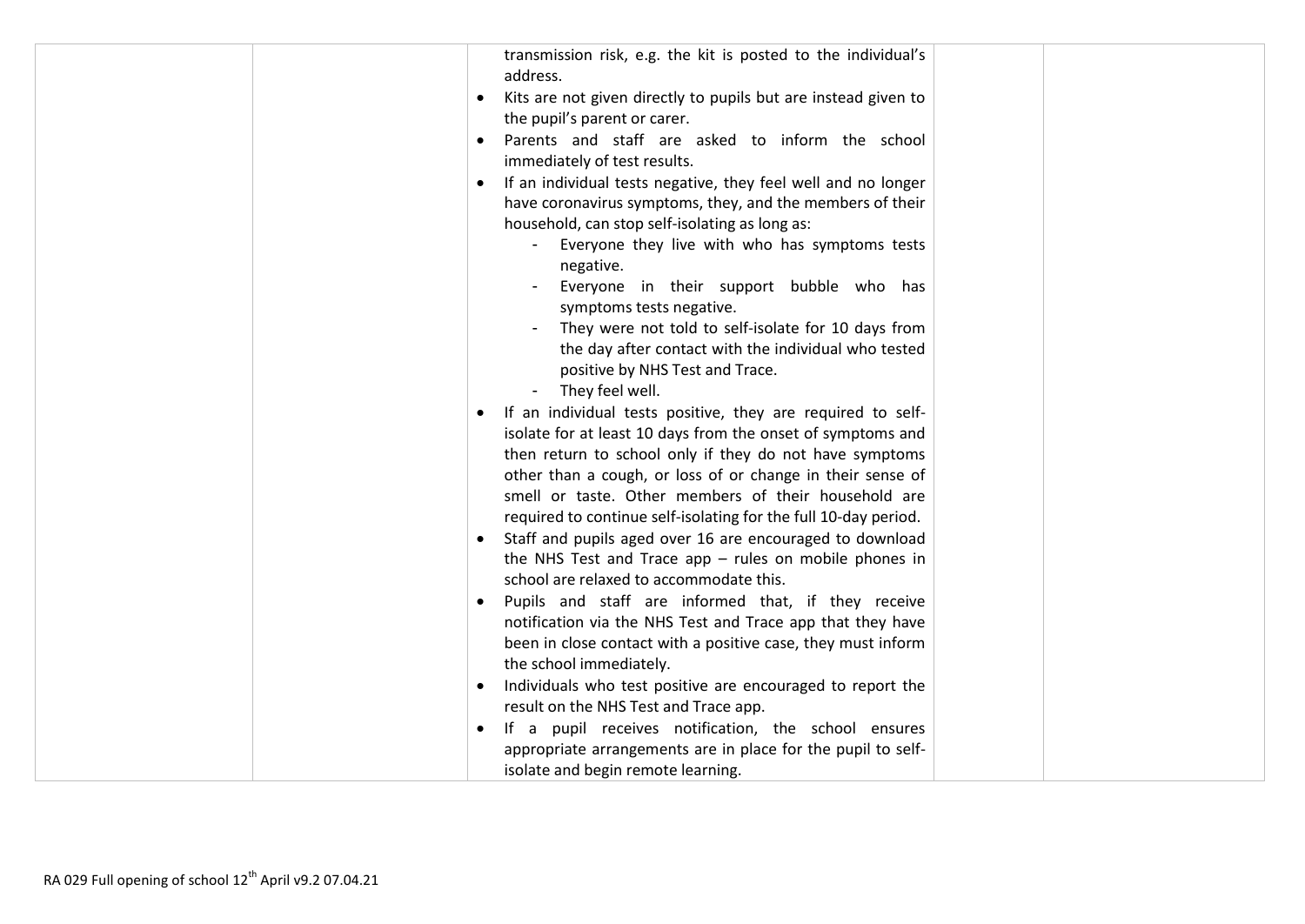| Hand & Respiratory hygiene    | Staff, pupils, parents, | Sufficient handwashing facilities are available and hand              | $3X2=6$ |  |
|-------------------------------|-------------------------|-----------------------------------------------------------------------|---------|--|
| - infection control - risk of | visitors - contracting  | sanitiser is available across school.                                 |         |  |
| transmission of Coronavirus   | Coronavirus (COVID 19)  | School will use hand driers or paper towels.                          |         |  |
| (COVID 19)                    |                         | The school considers how often pupils and staff need to               |         |  |
|                               |                         | wash their hands and time for this is incorporated into               |         |  |
|                               |                         | timetables and lesson plans, allowing for additional                  |         |  |
|                               |                         | opportunities for some staff and pupils to wash their                 |         |  |
|                               |                         | hands more frequently, e.g. pupils who use saliva as a                |         |  |
|                               |                         | sensory stimulant.                                                    |         |  |
|                               |                         | Special schools Increased hygiene protocols for pupils &<br>$\bullet$ |         |  |
|                               |                         | staff in place to reduce risk of transmission - school will           |         |  |
|                               |                         | incorporate time for this within lesson plans                         |         |  |
|                               |                         | Individual risk assessments are in place for the above                |         |  |
|                               |                         | pupils.                                                               |         |  |
|                               |                         | Following the guidance on hand cleaning pupils & staff                |         |  |
|                               |                         | clean their hands:                                                    |         |  |
|                               |                         | on arrival at the setting                                             |         |  |
|                               |                         | return from breaks<br>п                                               |         |  |
|                               |                         | when they change rooms                                                |         |  |
|                               |                         | before and after eating,                                              |         |  |
|                               |                         | and after sneezing or coughing<br>٠                                   |         |  |
|                               |                         | are encouraged not to touch their mouth, eyes,                        |         |  |
|                               |                         | and nose                                                              |         |  |
|                               |                         | School promotes the 'catch it, bin it, kill it' approach.             |         |  |
|                               |                         | Pupils taught to use a tissue or elbow to cough or                    |         |  |
|                               |                         | sneeze and use lidded pedal bins for tissue waste ('catch             |         |  |
|                               |                         | it, bin it, kill it')                                                 |         |  |
|                               |                         | Disposable tissues in each classroom.                                 |         |  |
|                               |                         | Each class with disinfectant, disposable gloves and                   |         |  |
|                               |                         | paper towels in case someone coughs or sneezes onto                   |         |  |
|                               |                         | surfaces.                                                             |         |  |
|                               |                         | Help is available for children and young people who                   |         |  |
|                               |                         | have trouble cleaning their hands independently.                      |         |  |
|                               |                         | Individual risk assessments are conducted for pupils                  |         |  |
|                               |                         | with complex needs who struggle to maintain good                      |         |  |
|                               |                         | respiratory hygiene. encourage young children to learn                |         |  |
|                               |                         | and practise these habits through games, songs, and                   |         |  |
|                               |                         | repetition.                                                           |         |  |
|                               |                         | Lidded bins for tissues are emptied throughout the day.               |         |  |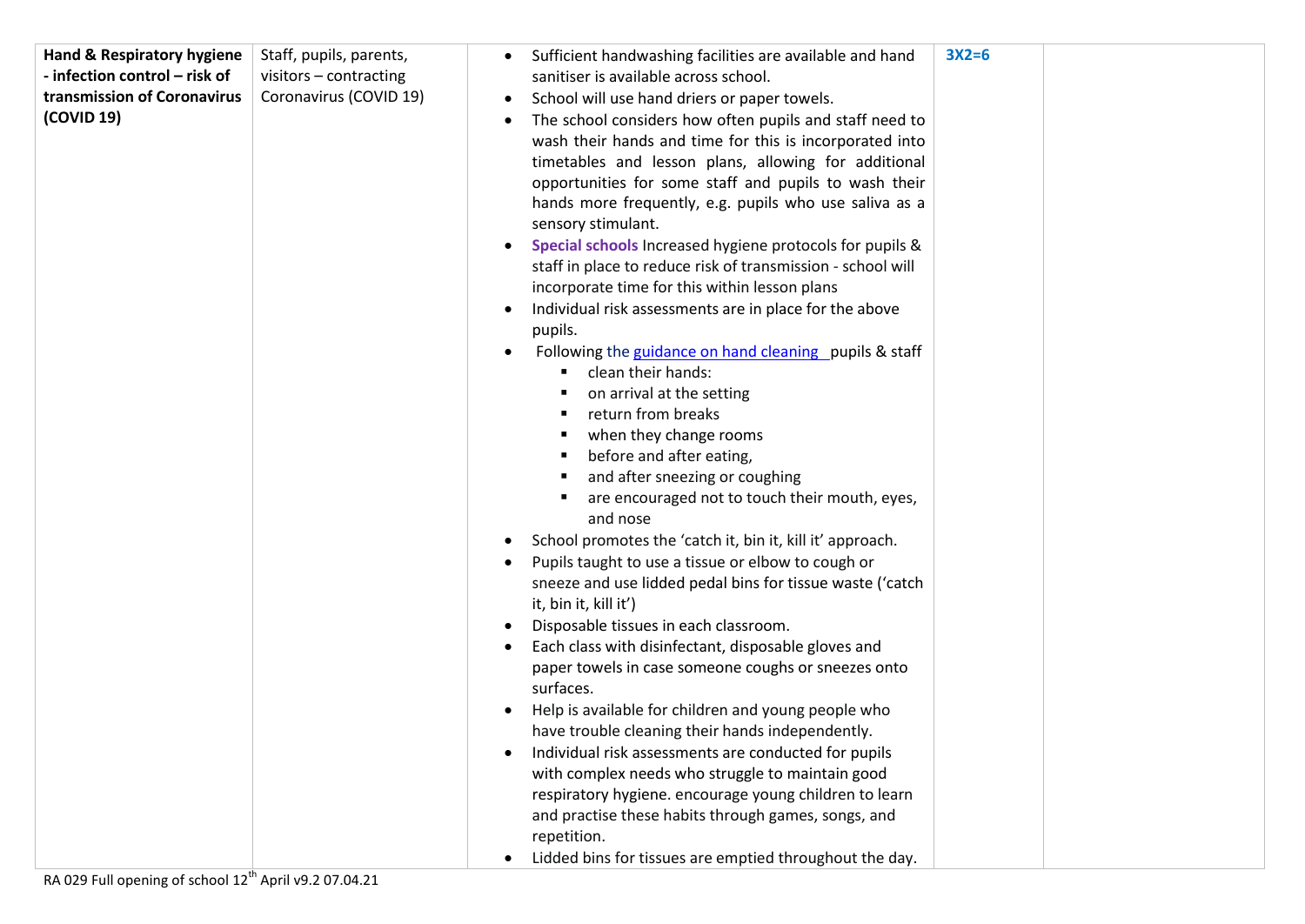|                                                                                                                                                 |                                                                             | Adequate sanitiser 'stations' are located across the site<br>so that all pupils and staff can clean their hands<br>regularly.<br>Young pupils & those with complex needs are<br>$\bullet$<br>supervised when using of hand sanitiser.<br>Wipes are available.<br>$\bullet$<br>Hand cream e.g. E45 is available and pupils are<br>encouraged to use it                                                                                                                                                                                                                                                                                                                                                                                                                                                                                                                                                                                                                                                                                               |         |
|-------------------------------------------------------------------------------------------------------------------------------------------------|-----------------------------------------------------------------------------|-----------------------------------------------------------------------------------------------------------------------------------------------------------------------------------------------------------------------------------------------------------------------------------------------------------------------------------------------------------------------------------------------------------------------------------------------------------------------------------------------------------------------------------------------------------------------------------------------------------------------------------------------------------------------------------------------------------------------------------------------------------------------------------------------------------------------------------------------------------------------------------------------------------------------------------------------------------------------------------------------------------------------------------------------------|---------|
| <b>Social distancing across</b><br>school - risk of transmission<br>of Coronavirus (COVID 19)<br><b>Minimise contact between</b><br>individuals | Staff, pupils, parents,<br>visitors - contracting<br>Coronavirus (COVID 19) | Pupils are given regular reminders of why social<br>$\bullet$<br>distancing is important and the opportunity to speak to<br>staff about how they are finding adhering to the social<br>distancing measures.<br>Groups of pupils and 'bubbles'<br>• School will implement 'bubbles' of an appropriate size<br>to achieve the greatest reduction in contact and mixing.<br>School will keep a record of pupils and staff in each<br>$\bullet$<br>group, and any close contact that takes places between<br>children and staff in different groups.<br>Where possible the integrity of the bubble is<br>$\bullet$<br>maintained.<br>All groups or 'bubbles' will be kept apart from other<br>$\bullet$<br>groups where possible.<br>Where possible school will take steps to limit<br>$\bullet$<br>interaction, sharing of rooms and social spaces between<br>groups as much as possible.<br><b>Bubbles in school are:</b><br>Nursery / 2s<br>Reception<br><mark>Year 1</mark><br>Year <sub>2</sub><br>Year <sub>3</sub><br>Year 4<br>Year 5<br>Year 6 | $3X2=6$ |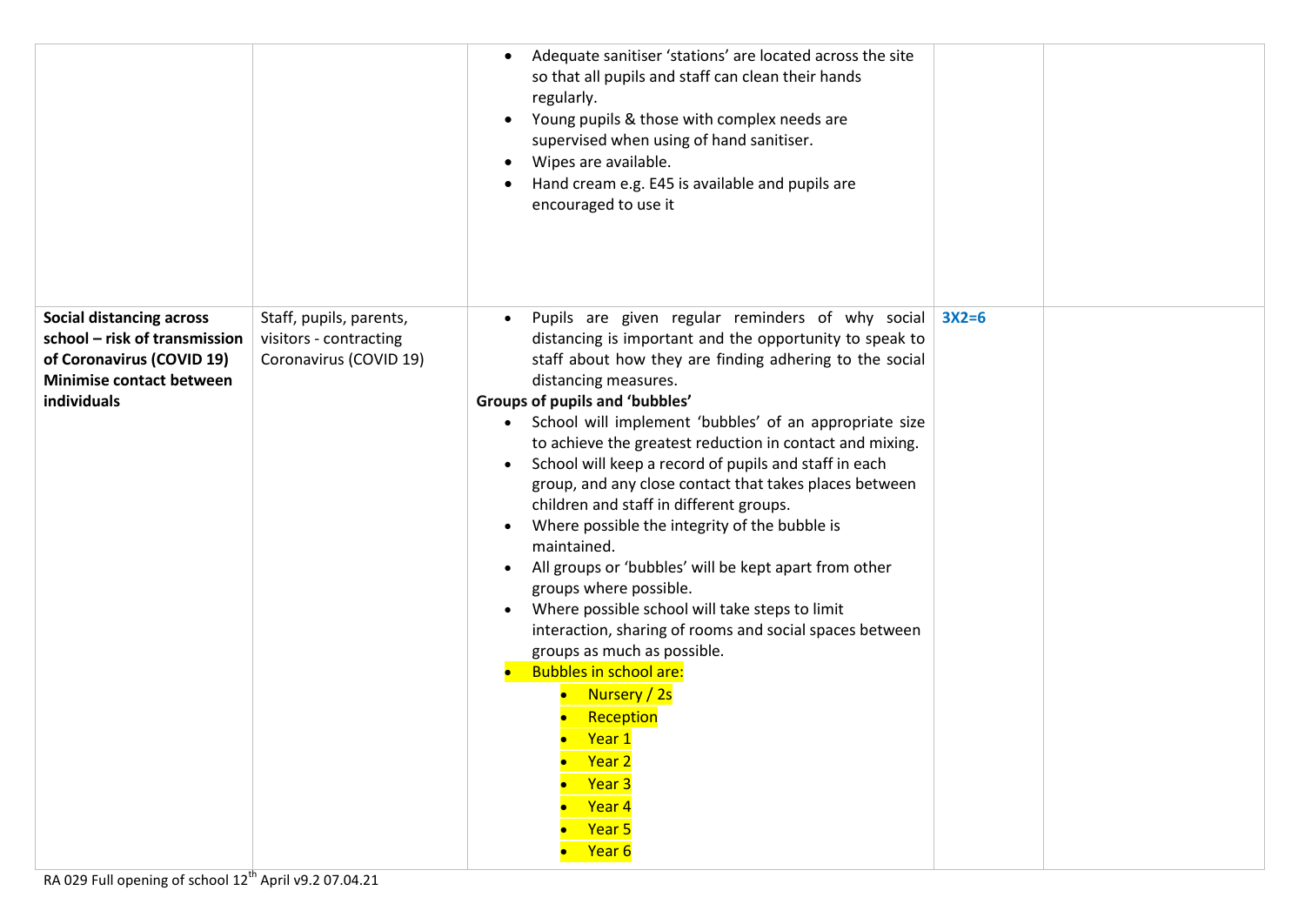| Teachers advised they must, as far as possible keep 2m                                                     |
|------------------------------------------------------------------------------------------------------------|
| social distance from pupils in classrooms and other                                                        |
| adults in school. Keep to the front of the class.                                                          |
| Primary schools Most bubbles are the size of a full class                                                  |
| and pupils do not mix with those outside of their                                                          |
| bubble.                                                                                                    |
| Older children will be told to maintain 2m distance                                                        |
| within the group                                                                                           |
| Pupils will stay in their class groups for the majority of                                                 |
| the classroom time but will mix into wider groups for                                                      |
| wraparound care and transport.                                                                             |
| Early years settings The school assesses the ability of                                                    |
| early years pupils to follow social distancing procedures,                                                 |
| and additional measures are put in place if they require                                                   |
| extra support to follow these measures, e.g. telling                                                       |
| stories to support them in understanding how to follow                                                     |
| rules.                                                                                                     |
| Staff maintain a two-metre distance from each other                                                        |
| and from pupils, where possible. Where maintaining a                                                       |
| two-metre distance is not possible, staff avoid close                                                      |
| face-to-face contact and minimise the time spent within                                                    |
| one metre of anyone.                                                                                       |
| Teachers & staff can operate across groups or 'bubbles'                                                    |
| but they must keep 2m away from other staff & pupils                                                       |
| to preserve 'bubble' integrity.                                                                            |
| Where possible limit the number of staff working                                                           |
| between classes- alter timetabling if necessary. If not                                                    |
| possible staff must maintain 2m social distancing                                                          |
| Staff spaces are set up and used to help staff to distance                                                 |
| from each other.                                                                                           |
| Staffrooms - The use of communal areas, e.g. the staff                                                     |
| room, is limited to avoid unnecessary group gatherings -                                                   |
| staggered times, queues, or rotas are implemented                                                          |
| where required - Use of the staff room- closed; staff use<br>middle bays                                   |
|                                                                                                            |
| School will use available space to maximise distance<br>between pupils and between staff & other adults on |
| site.                                                                                                      |
| Steps are in place to limit interaction, sharing of rooms<br>$\bullet$                                     |
|                                                                                                            |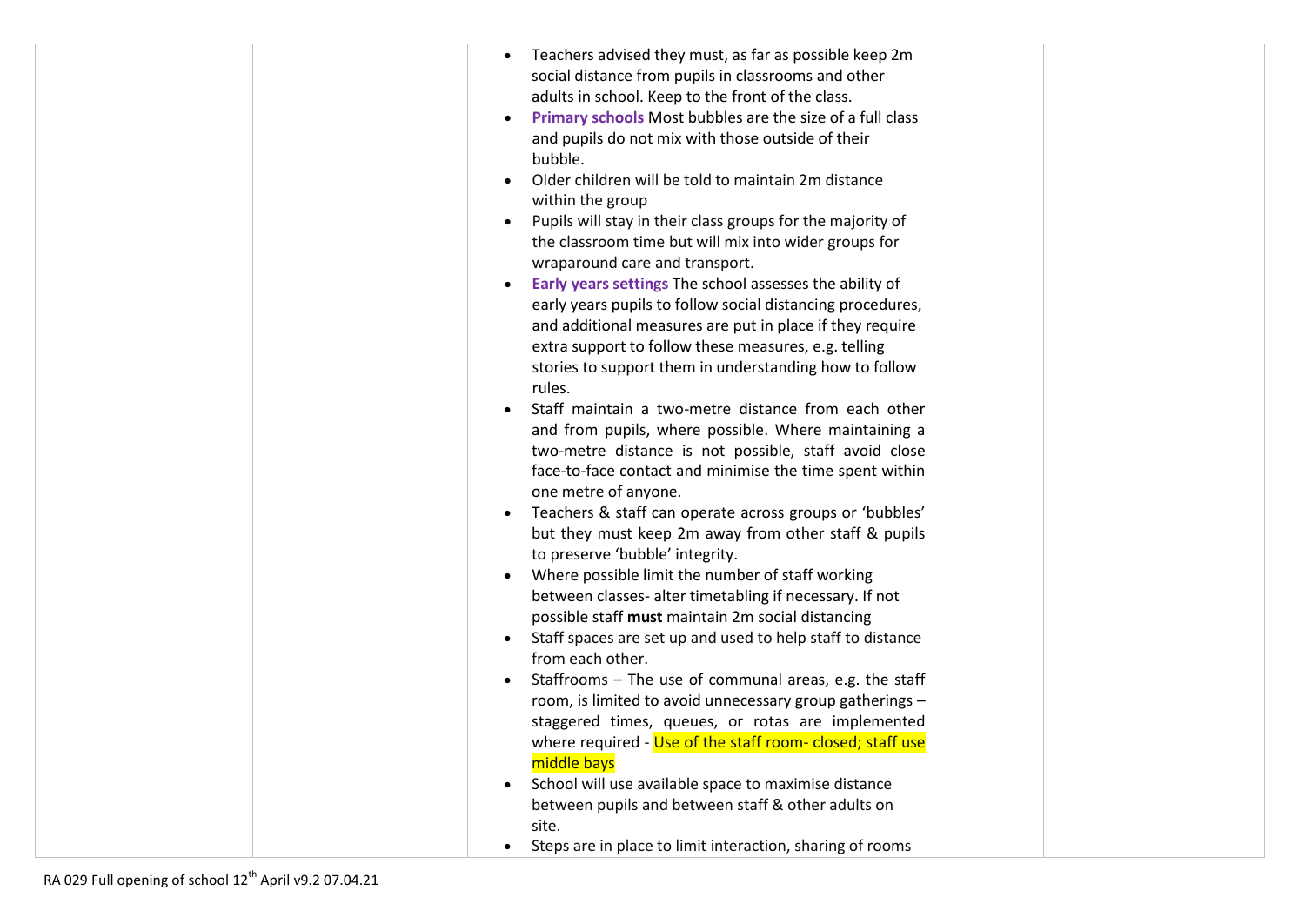| and social spaces between groups as much as possible.               |  |
|---------------------------------------------------------------------|--|
| Reduce mixing within education or childcare setting by:             |  |
| <b>General Measures in the classroom:</b>                           |  |
| Staff & older pupils maintain 2 m social distancing<br>$\bullet$    |  |
| Minimise time spent within 1 m of anyone.                           |  |
| Avoid face to face contact with pupils stand up, above<br>$\bullet$ |  |
| and behind them. Teachers to try and maintain social                |  |
| distancing keep out of pupils' sneeze/breathe/cough                 |  |
| zone. i.e. avoid bending or stooping to younger pupils.             |  |
| Keep 2 m from colleagues.<br>$\bullet$                              |  |
| Children who are old enough will be supported to                    |  |
| maintain distance and not touch staff and their peers.              |  |
| Pupils sit side by side facing forward.                             |  |
| Classrooms have been adapted and furniture removed                  |  |
| to make space.                                                      |  |
| Teachers stay at the front of the class where possible.             |  |
|                                                                     |  |
| <b>Measures elsewhere:</b>                                          |  |
| Timetables adjusted to keep groups apart and<br>$\bullet$           |  |
| movement around school kept to a minimum                            |  |
| School has planned routes to avoid creating busy<br>$\bullet$       |  |
| corridors, entrances and exits.                                     |  |
| No large assemblies or gatherings involving more than<br>$\bullet$  |  |
| one bubble.                                                         |  |
| Breaks are staggered<br>$\bullet$                                   |  |
| Lunch breaks staggered, pupils will clean their hands<br>$\bullet$  |  |
| beforehand and enter in the groups they are already in              |  |
| Groups kept apart as much as possible and surfaces and<br>$\bullet$ |  |
| tables cleaned between each group.                                  |  |
| Rooms accessed directly from outside where possible                 |  |
| Numbers using toilets are limited and supervised to<br>٠            |  |
| avoid large numbers of pupils using toilet facilities at            |  |
| one time.                                                           |  |
| School will maximise the use of outdoor space for<br>$\bullet$      |  |
| exercise, breaks outdoor education.                                 |  |
| Where pupils, staff or volunteers cannot follow social<br>$\bullet$ |  |
| distancing arrangements for a particular activity, the              |  |
|                                                                     |  |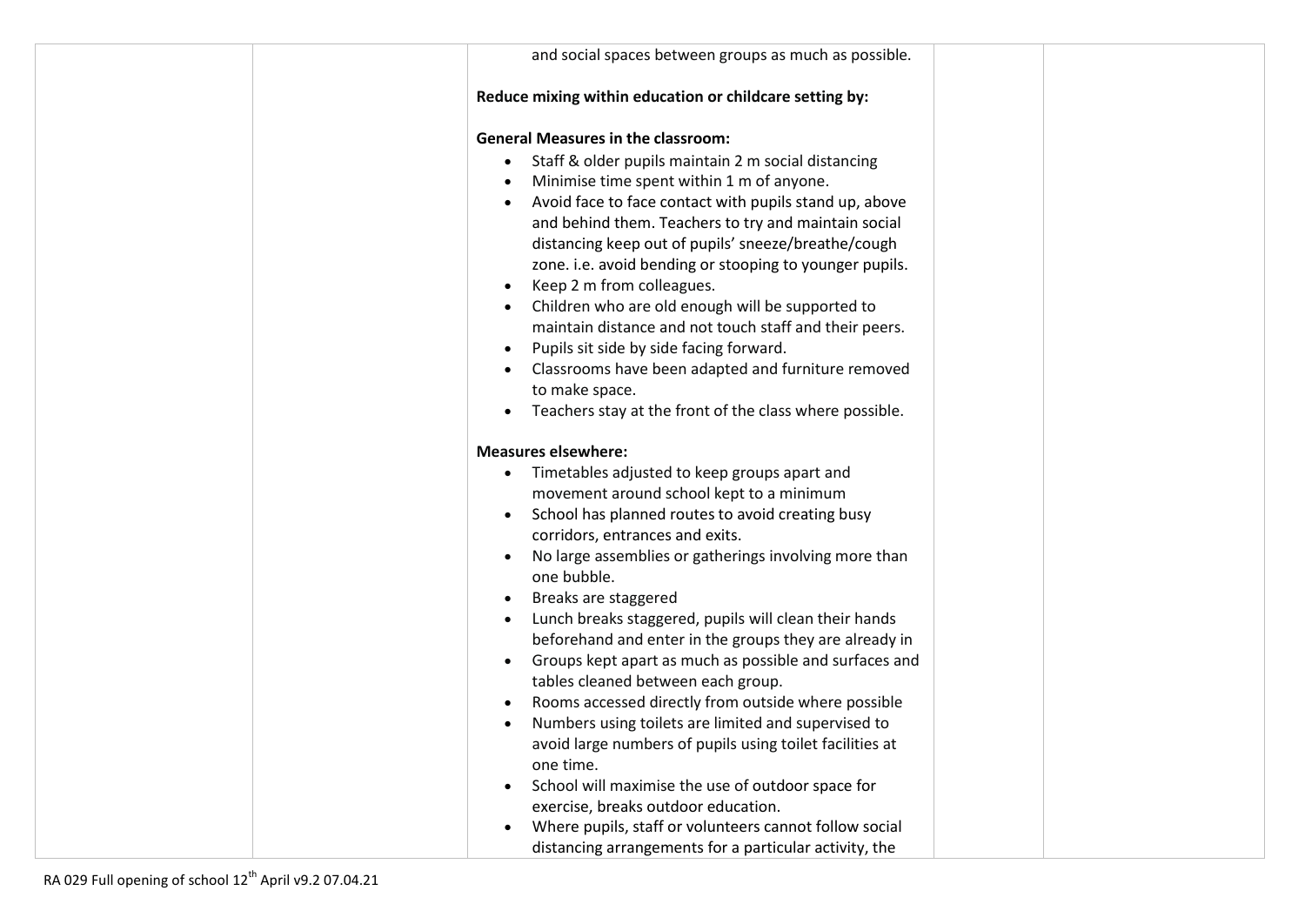|                                                                                                              |                                                                             | headteacher assesses whether the activity needs to<br>continue - mitigating actions are put in place if<br>continuing the activity is essential.                                                                                                                                                                                                                                                                                                                                                                                                                                                                                                                                                                                                                                                                                                                                                                                                                                                                                                                                                                                                                                                               |         |
|--------------------------------------------------------------------------------------------------------------|-----------------------------------------------------------------------------|----------------------------------------------------------------------------------------------------------------------------------------------------------------------------------------------------------------------------------------------------------------------------------------------------------------------------------------------------------------------------------------------------------------------------------------------------------------------------------------------------------------------------------------------------------------------------------------------------------------------------------------------------------------------------------------------------------------------------------------------------------------------------------------------------------------------------------------------------------------------------------------------------------------------------------------------------------------------------------------------------------------------------------------------------------------------------------------------------------------------------------------------------------------------------------------------------------------|---------|
| <b>Measures for arriving at</b><br>and leaving school - risk of<br>transmission of Coronavirus<br>(COVID 19) | Staff, pupils, parents,<br>visitors - contracting<br>Coronavirus (COVID 19) | Parents and carers are required to wear a face<br>covering at school pick-up/drop-off points (certain<br>individuals are exempt from wearing face<br>coverings) and maintain 2 m social distancing.<br>Members of school staff who oversee drop-off<br>and collection times will also be required to wear<br>a face covering.<br>School has communicated specific start and finish<br>times to parents and young people and the<br>process for doing so, including protocols for<br>minimising adult to adult contact (for example,<br>which entrance to use)<br>Specific gates for each bubble to keep groups apart as<br>they arrive and leave school. No parents on the<br>playground with the exception of Nursery, Reception<br>and Year 1.<br>All parents asked to wear masks at drop off and pick up.<br>Parents advised that they cannot gather at<br>entrance gates or doors, or enter the site (unless<br>they have a pre-arranged appointment, which<br>should be conducted safely)<br>Parents advised that if their child needs to be<br>accompanied to the education or childcare setting, only<br>one parent should attend.<br>School encourages walking or cycling to school where<br>possible. | $3X2=6$ |
| Resources - increased risk<br>of transmission                                                                | Staff, pupils, parents,<br>visitors - contracting<br>Coronavirus (COVID 19) | Staff & pupils have individual pens and equipment<br>where possible and these are not shared.<br>Equipment is not shared with other cohorts without<br>cleaning.<br>Classroom based resources, such as books and games,<br>can be shared within the bubble and are cleaned                                                                                                                                                                                                                                                                                                                                                                                                                                                                                                                                                                                                                                                                                                                                                                                                                                                                                                                                     | $3X2=6$ |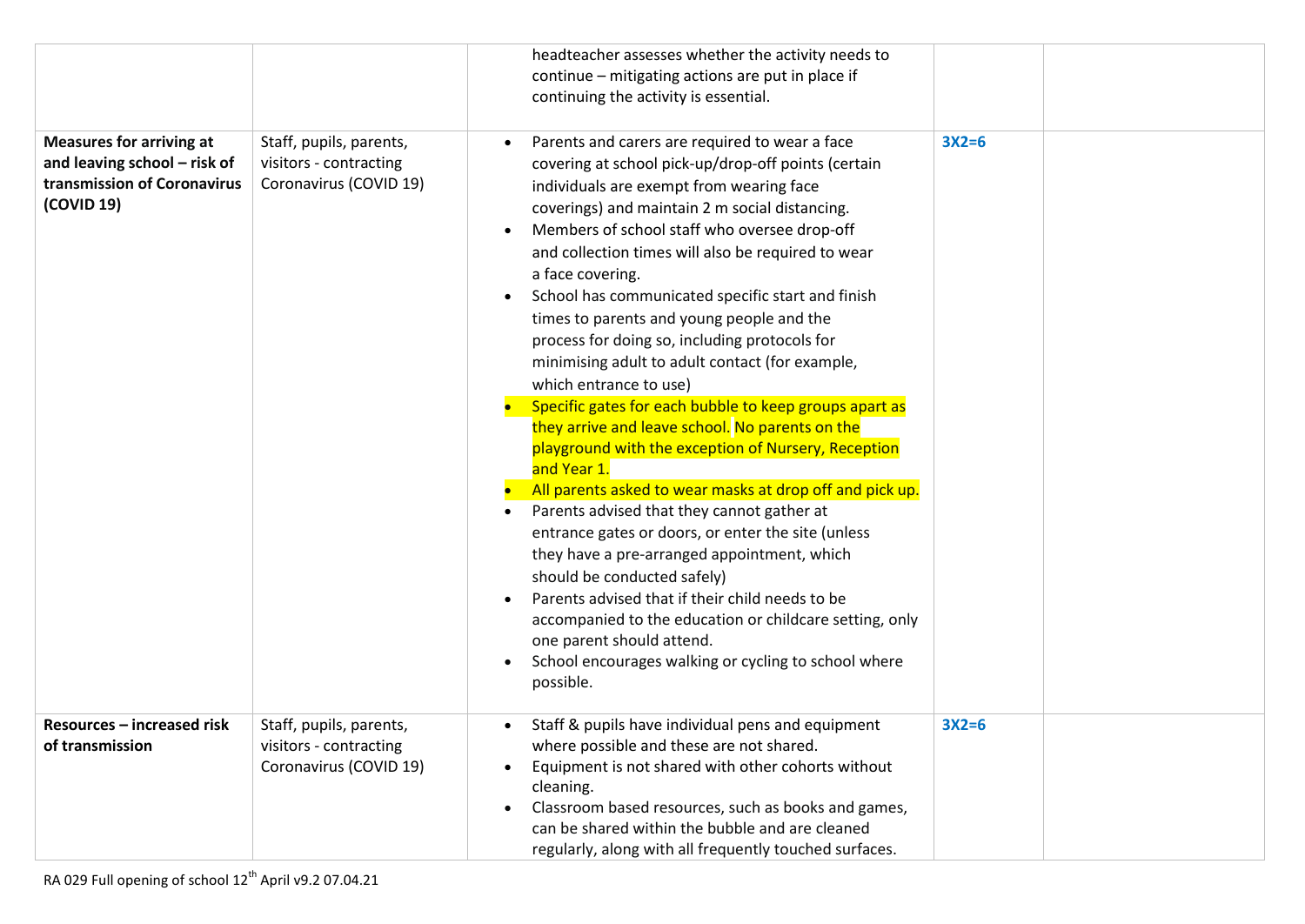| Items used for lessons in all subjects will have to be    |
|-----------------------------------------------------------|
| subject to wiping down. E.g. iPads, laptops, mice,        |
| workstations, tools, toys, learning objects.              |
| Frequently touched surfaces will be cleaned and           |
| disinfected more frequently. Each bubble has own          |
| cleaning kit                                              |
| Pupils and teachers can take books and other shared       |
| resources home, but unnecessary sharing is avoided        |
| where this does not contribute to pupil education and     |
| development. These items subject to cleaning &            |
| rotation.                                                 |
| No unnecessary sharing.                                   |
| Resources that are shared between groups or bubbles,      |
| such as sports or art equipment are cleaned frequently    |
| and always between groups or rotated to allow them to     |
| be left unused and out of reach for a period of 48 hours  |
| (72 hours for plastics) between use by different groups.  |
| Pupils will limit the amount of equipment they bring into |
| school each day to lunch boxes, hats, coats, books,       |
| stationery, and mobile phones. Bags are allowed.          |
| <b>Outdoor equipment</b>                                  |
| Outdoor equipment is appropriately cleaned between        |
| groups of children and young people using it, and         |
| multiple groups do not use it simultaneously.             |
| Outdoor playground equipment & resources will be          |
| cleaned more frequently by cleaning high traffic touch    |
| points frequently. This includes cleaning regimes for:    |
| playground equipment for children, usually up<br>$\circ$  |
| to age 14, such as slides monkey bars and                 |
| climbing frames.                                          |
| semi enclosed playhouses or huts for small                |
| children                                                  |
| enclosed crawl through 'tunnels' or tube slides           |
| exercise bars and machine handles on outdoor              |
| gym equipment                                             |
| entry and exit points such as gates.                      |
| seating areas such as benches and picnic tables           |
| refuse areas/bins.<br>$\circ$                             |
| Breakfast & After school clubs' clean indoor & outdoor    |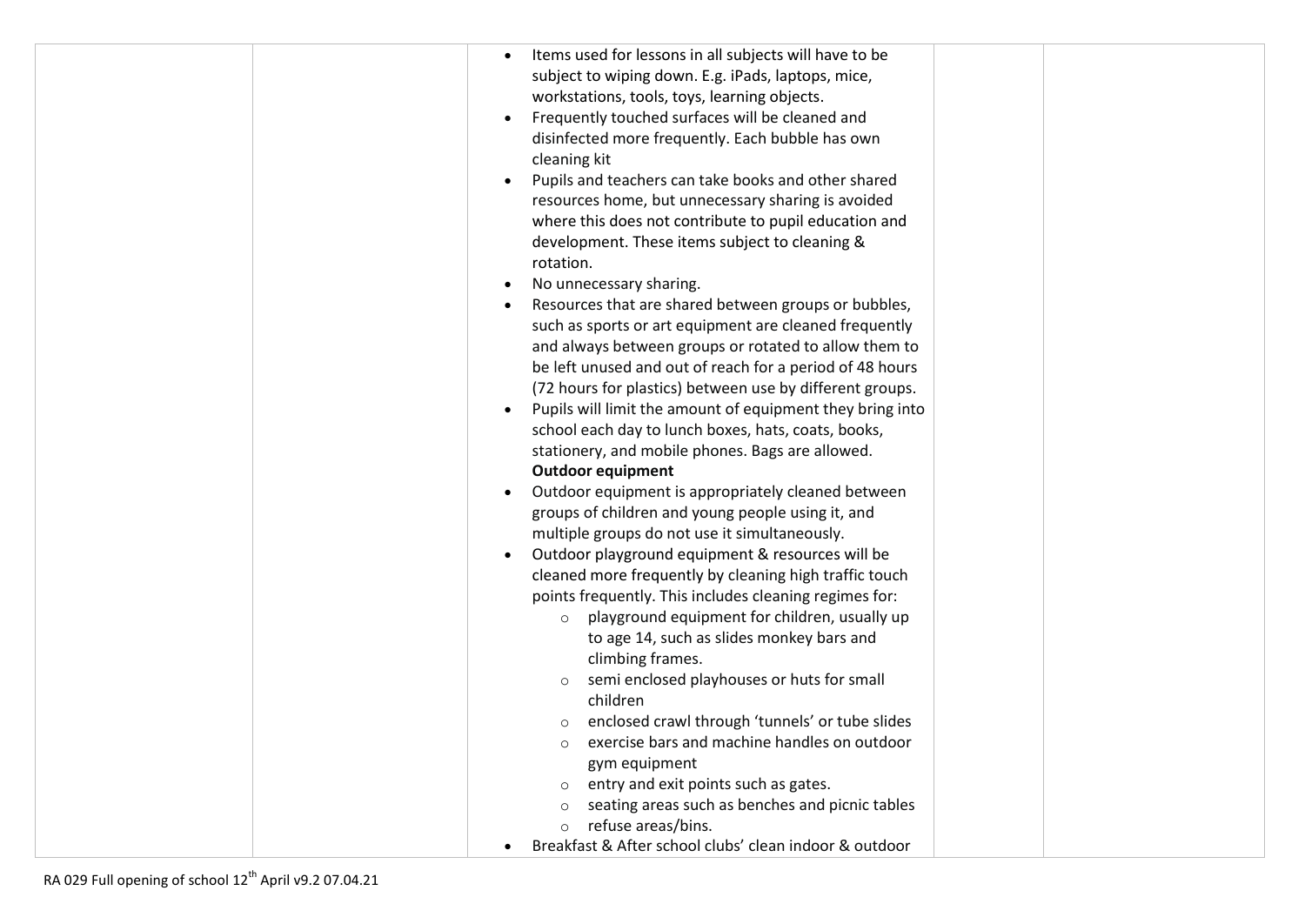|                       |                                                                             | equipment between groups and after use.<br>Site manages/caretaker visually inspects play equipment<br>daily.<br>Caretaker carries out formal recorded inspection.<br>An annual service and maintenance identified has been<br>carried out prior to reinstatement.<br>The playground and play equipment risk assessment has<br>been reviewed-considering social distancing, cleaning<br>& hygiene. See RA 027 PLAY EQUIPMENT v2<br>It has been formally shared with all middays & staff<br>supervising.<br>Site manager/caretaker has attended Routine Inspectors<br>Course<br>Pupils reminded of playground rules.                                                                                                                                                                                                                                                                                                                                                                                                                                                                                                                                                                                                                                                                                                                |         |  |
|-----------------------|-----------------------------------------------------------------------------|-----------------------------------------------------------------------------------------------------------------------------------------------------------------------------------------------------------------------------------------------------------------------------------------------------------------------------------------------------------------------------------------------------------------------------------------------------------------------------------------------------------------------------------------------------------------------------------------------------------------------------------------------------------------------------------------------------------------------------------------------------------------------------------------------------------------------------------------------------------------------------------------------------------------------------------------------------------------------------------------------------------------------------------------------------------------------------------------------------------------------------------------------------------------------------------------------------------------------------------------------------------------------------------------------------------------------------------|---------|--|
| <b>Face coverings</b> | Staff, pupils, parents,<br>visitors - contracting<br>Coronavirus (COVID 19) | [All schools] From 17 May, in line with Step 3 of the<br>roadmap, face coverings will no longer be<br>recommended for pupils and students in classrooms or<br>communal areas, in all schools and FE providers.<br>[All schools] Face coverings will also no longer be<br>recommended for staff in classrooms.<br>[All schools] Face coverings should be worn by staff and<br>visitors in situations outside of classrooms where social<br>distancing is not possible (for example, when moving<br>around in corridors and communal areas).<br>[FE providers] have the discretion to recommend the<br>use of face coverings by students and staff, if it is<br>appropriate for their particular circumstances. FE<br>providers may consider recommending the use of face<br>coverings where teaching settings are more reflective of<br>a workplace environment, such as a training kitchen. If<br>your education setting operates commercial training<br>environments, such as hairdressing, barbering and<br>beauty salons, sports and fitness facilities or restaurants,<br>they must comply with relevant sector guidance in<br>working safely during (COVID-19) and the current<br>restriction guidance.<br>[all schools] The school does not require face coverings<br>to be worn by those exempt from doing so, e.g. pupils | $3X2=6$ |  |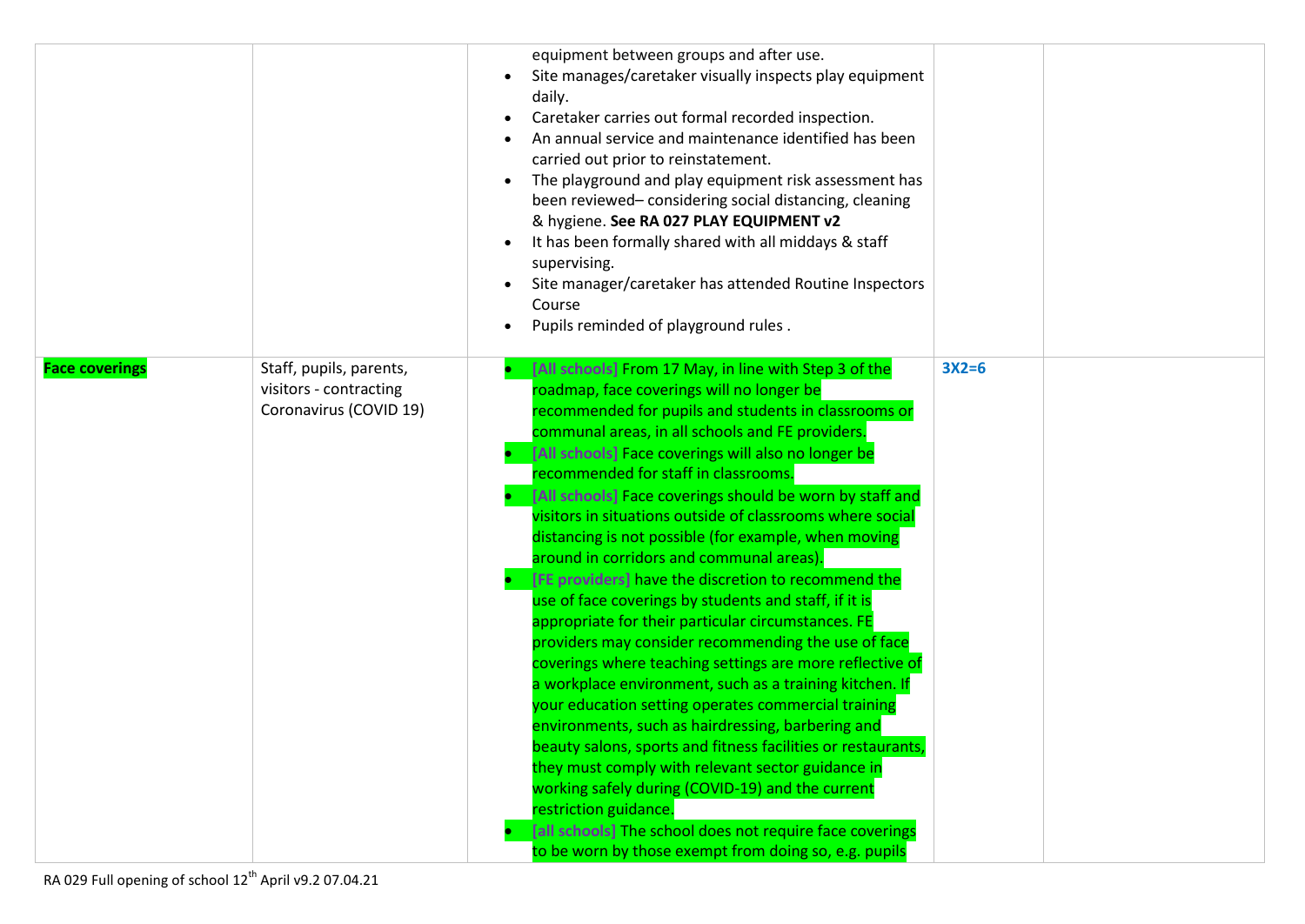|                                                                |                                                                             | with SEND who may struggle to wear one correctly or<br>have their education impaired by wearing one.<br>[All schools] The reintroduction of face coverings for<br>pupils, students or staff may be advised for a temporary<br>period in response to particular localised outbreaks,<br>including variants of concern.<br>[All schools] Transparent face coverings, which may<br>assist communication with someone who relies on lip<br>reading, clear sound or facial expressions to<br>communication, are worn where appropriate<br>[All schools and FE providers] Face visors or shields can<br>be worn by those exempt from wearing a face covering<br>but they are not an equivalent alternative in terms of<br>source control of virus transmission. They should only<br>be used after carrying out a risk assessment for the<br>specific situation and should always be cleaned<br>appropriately                                                                                                                                                                                                        |         |
|----------------------------------------------------------------|-----------------------------------------------------------------------------|---------------------------------------------------------------------------------------------------------------------------------------------------------------------------------------------------------------------------------------------------------------------------------------------------------------------------------------------------------------------------------------------------------------------------------------------------------------------------------------------------------------------------------------------------------------------------------------------------------------------------------------------------------------------------------------------------------------------------------------------------------------------------------------------------------------------------------------------------------------------------------------------------------------------------------------------------------------------------------------------------------------------------------------------------------------------------------------------------------------|---------|
| PPE - risk of transmission of<br><b>Coronavirus (COVID 19)</b> | Staff, pupils, parents,<br>visitors - contracting<br>Coronavirus (COVID 19) | School has identified that most staff in school will not<br>require PPE beyond what they would normally need for<br>their work.<br>PPE is distributed to staff who provide intimate care for<br>pupils who need this care and for cases where a pupil<br>becomes unwell with symptoms of coronavirus whilst in<br>school and a distance of two metres cannot be maintained.<br>Additional risk assessments are conducted on a case-by-case<br>basis to determine whether staff require PPE to carry out<br>other tasks and duties.<br>Risk assessments in place for pupils with complex needs.<br>When working with pupils who cough, spit or vomit but do<br>not have coronavirus symptoms, staff only wear PPE that<br>would routinely be worn.<br>Used PPE is disposed of properly using bins provided around<br>the school. Staff and pupils are told not to use recycling bins<br>for the disposing of PPE.<br>All PPE waste is put in a plastic rubbish bag which, once full,<br>is tied and placed in a second tied bag and stored in a<br>suitable and secure place, marked for storage for 72 hours. | $3X2=6$ |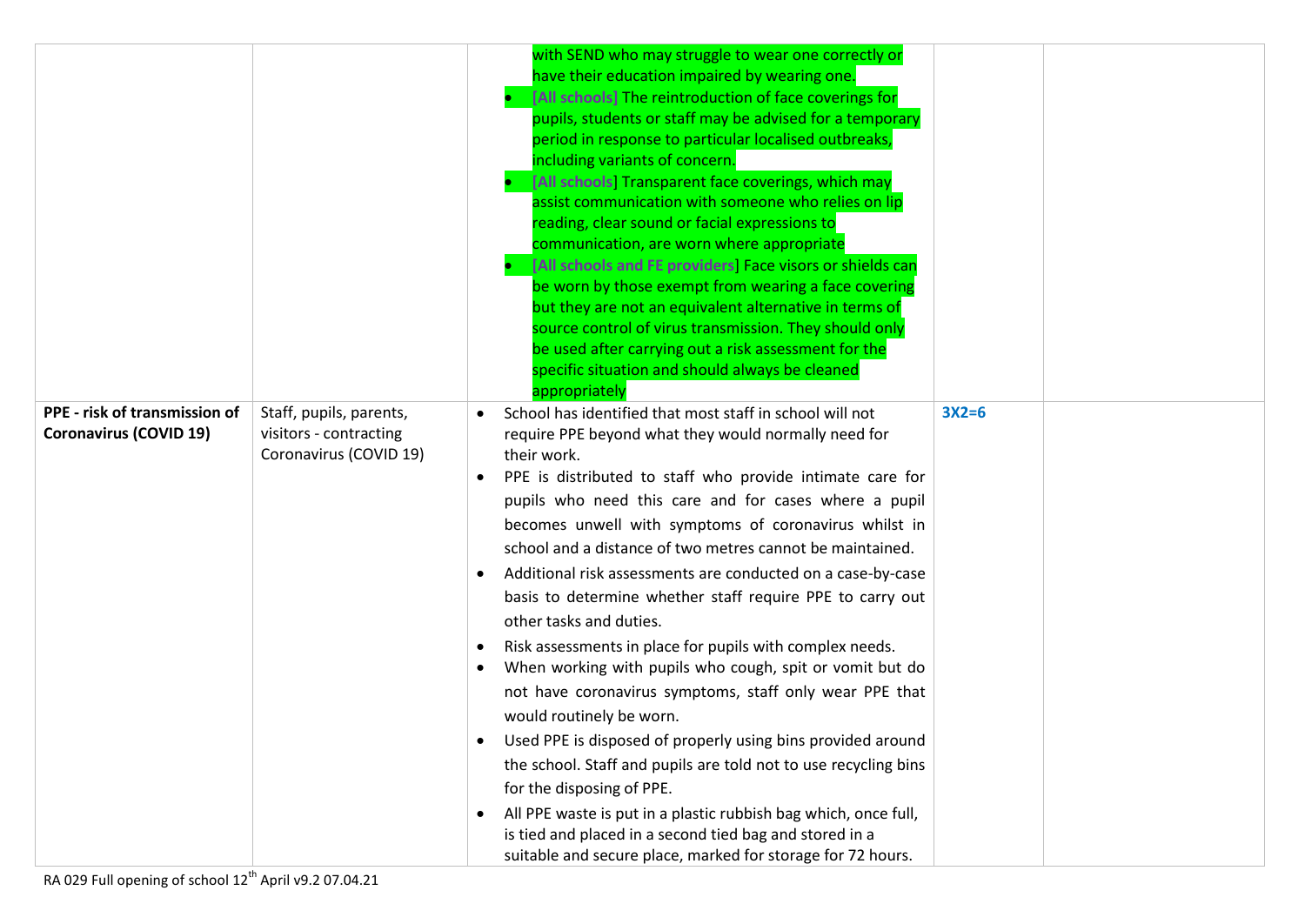|                                                                                                                                                                                 |                                                                                                    | Following this period, it is put in the communal waste area.<br>All staff completed 'PPE putting on & taking off' training.<br>$\bullet$<br>School have pupils requiring medical procedures which<br>increase the risk of transmission through aerosols (tiny<br>droplets) being transferred from the patient to the care<br>giver. These are known as aerosol generating procedures<br>(AGPs). Staff performing AGPs follow PHE's personal<br>protective equipment (PPE) guidance on aerosol generating<br>procedures, and wear the correct PPE.                                                                                  |         |  |
|---------------------------------------------------------------------------------------------------------------------------------------------------------------------------------|----------------------------------------------------------------------------------------------------|------------------------------------------------------------------------------------------------------------------------------------------------------------------------------------------------------------------------------------------------------------------------------------------------------------------------------------------------------------------------------------------------------------------------------------------------------------------------------------------------------------------------------------------------------------------------------------------------------------------------------------|---------|--|
| <b>Clinically extremely</b><br>vulnerable Children at<br>increased risk of contracting<br><b>COVID 19</b>                                                                       | Staff, pupils, parents,<br>visitors increased risk of<br>transmission of Coronavirus<br>(COVID 19) | Shielding guidance not in place from 1 April 2021<br>Shielding guidance has been paused. Clinically extremely<br>vulnerable pupils are supported to attend on-site provision.<br>The relevant staff liaise with the parents of pupils who are<br>$\bullet$<br>deemed more vulnerable to infection and discuss their<br>concerns and the infection control measures in place at the<br>school.<br>Children who live with someone who is clinically extremely<br>vulnerable, but who are not clinically extremely vulnerable<br>themselves, can still attend education or childcare.                                                 | $3X2=6$ |  |
| <b>Clinically extremely</b><br>vulnerable<br>Staff at increased risk of<br>contracting Covid 19<br>Employees who have been<br>identified as clinically<br>extremely vulnerable. | Staff, pupils, parents,<br>visitors increased risk of<br>transmission of Coronavirus<br>(COVID 19) | Shielding guidance not in place from 1 April 2021<br>Clinically extremely vulnerable staff continue to work from<br>home where possible. If this is not possible, they are<br>supported to attend the school site.<br>Line managers hold discussions with staff who are deemed<br>more vulnerable to infection and discuss their concerns and<br>the infection control measures in place at the school.<br>School has carried out a risk assessment for these staff<br>$\bullet$<br>Staff living in a household with someone who is clinically<br>extremely vulnerable can still attend work where<br>homeworking is not possible. | $3X2=6$ |  |
| <b>Clinically vulnerable staff</b><br>and children at increased<br>risk of contracting COVID 19                                                                                 | Staff, pupils, parents,<br>visitors increased risk of<br>transmission of Coronavirus<br>(COVID 19) | School has completed a risk assessment on each<br>member of staff identified as clinically vulnerable.<br>Staff should stringently follow all measures in place in<br>$\bullet$<br>school for their safety See RA 029 Full Opening of<br>school.<br>Staff are reminded to continue to take care to socially<br>distance from other adults including older children and<br>adolescents.                                                                                                                                                                                                                                             | $3X2=6$ |  |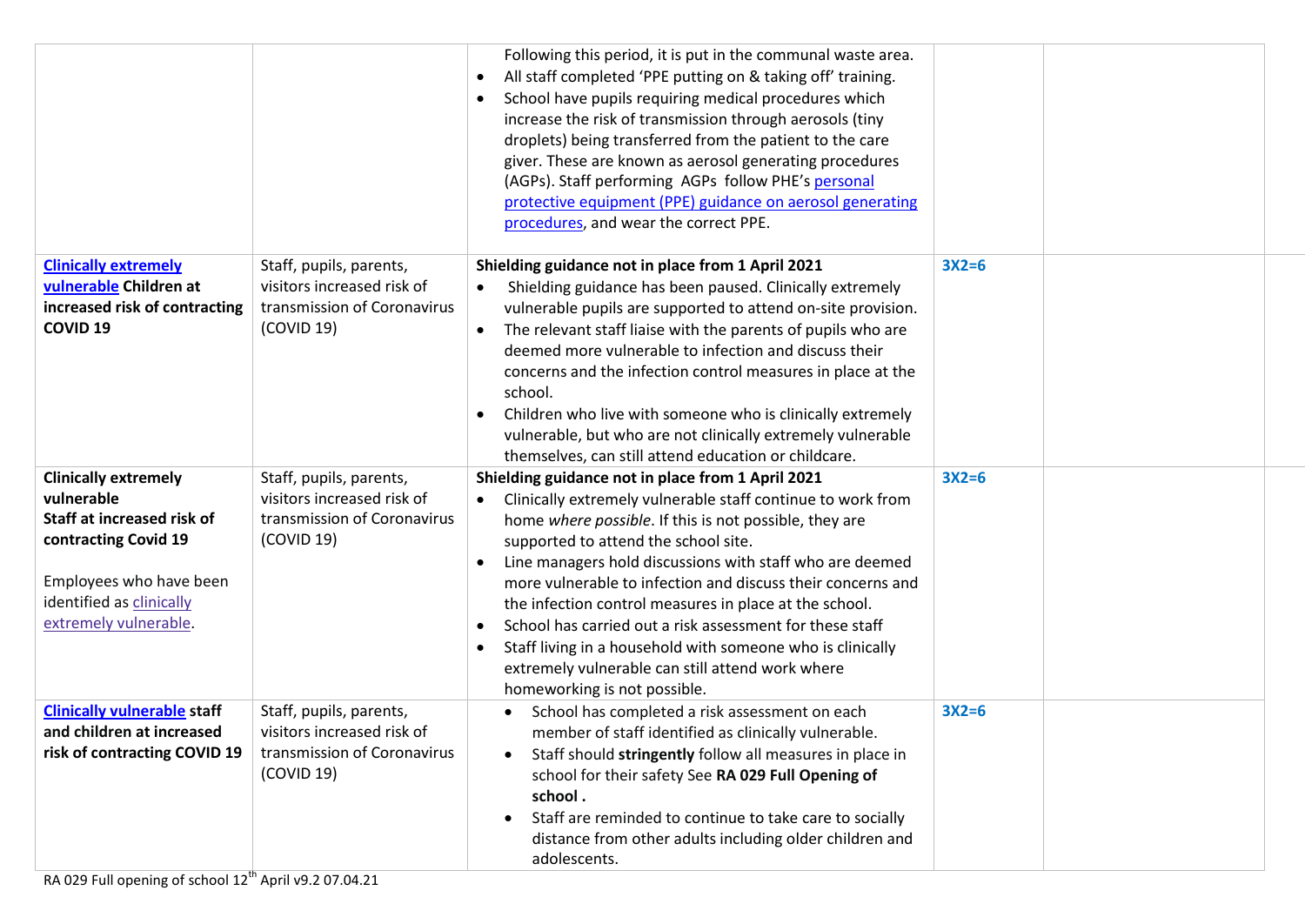|                                |                               | Staff who live with those who are clinically vulnerable or |         |  |
|--------------------------------|-------------------------------|------------------------------------------------------------|---------|--|
|                                |                               | clinically extremely vulnerable can attend the workplace   |         |  |
|                                |                               | but should ensure they maintain good prevention            |         |  |
|                                |                               | practice in the workplace and home settings.               |         |  |
|                                |                               | All clinically vulnerable staff have now been vaccinated.  |         |  |
| Staff who may otherwise be     | Staff or pupils - contracting | Those at particularly high risk from a range of underlying | $3X2=6$ |  |
| at increased risk from         | Coronavirus (COVID 19)        | health conditions should now have been included in the     |         |  |
| coronavirus (COVID-19)         |                               | CEV group and will be receiving a letter to confirm this.  |         |  |
| including                      |                               | For others who feel they may be at increased risk,         |         |  |
| <b>BAME staff &amp; pupils</b> |                               | where it is not possible to work from home, these staff    |         |  |
| Current evidence shows that    |                               | can attend school as long as they follow all measures in   |         |  |
| a range of factors mean that   |                               | place in school. See RA 029 Full opening of school 8th     |         |  |
| some people may be at          |                               | <b>March</b>                                               |         |  |
| comparatively increased risk   |                               | School will continue with an equitable approach to risk    |         |  |
| from coronavirus (COVID-       |                               | management recognising that staff may have a variety       |         |  |
| 19). Work continues to build   |                               | of baseline risks.                                         |         |  |
| our understanding of what      |                               | Risk assessment have been carried out for staff and        |         |  |
| these baseline factors are     |                               | pupils in this category including BAME staff and pupils in |         |  |
| and the increased risks they   |                               | school. Individual RAs for BAME children have been         |         |  |
| pose.                          |                               | completed.                                                 |         |  |
|                                |                               | School will try as far as practically possible to          |         |  |
|                                |                               | accommodate additional measures where appropriate.         |         |  |
|                                |                               | Staff or pupils who live with those who have               |         |  |
|                                |                               | comparatively increased risk from coronavirus (COVID-      |         |  |
|                                |                               | 19) can attend the workplace where it is not possible to   |         |  |
|                                |                               | work from home.                                            |         |  |
|                                |                               | O.H. advice will be sought where appropriate.              |         |  |
|                                |                               | EAP & counselling will be offered where appropriate        |         |  |
|                                |                               |                                                            |         |  |
| First aid - increased risk of  | Staff, pupils, parents,       | <b>First aid</b>                                           | $3X2=6$ |  |
| transmission of COVID 19       | visitors increased risk of    | Where first aid must be administered in close proximity,   |         |  |
|                                | transmission of Coronavirus   | those administering it undertake infection control         |         |  |
|                                | (COVID 19)                    | measures immediately afterwards, in line with HSE          |         |  |
|                                |                               | guidance.                                                  |         |  |
|                                |                               | First aid certificates which expired during lockdown have  |         |  |
|                                |                               | been renewed                                               |         |  |
|                                |                               | No additional PPE is needed because of coronavirus         |         |  |
|                                |                               | (COVID-19) for anyone who does not have coronavirus        |         |  |
|                                |                               | (COVID-19) symptoms.                                       |         |  |
|                                |                               |                                                            |         |  |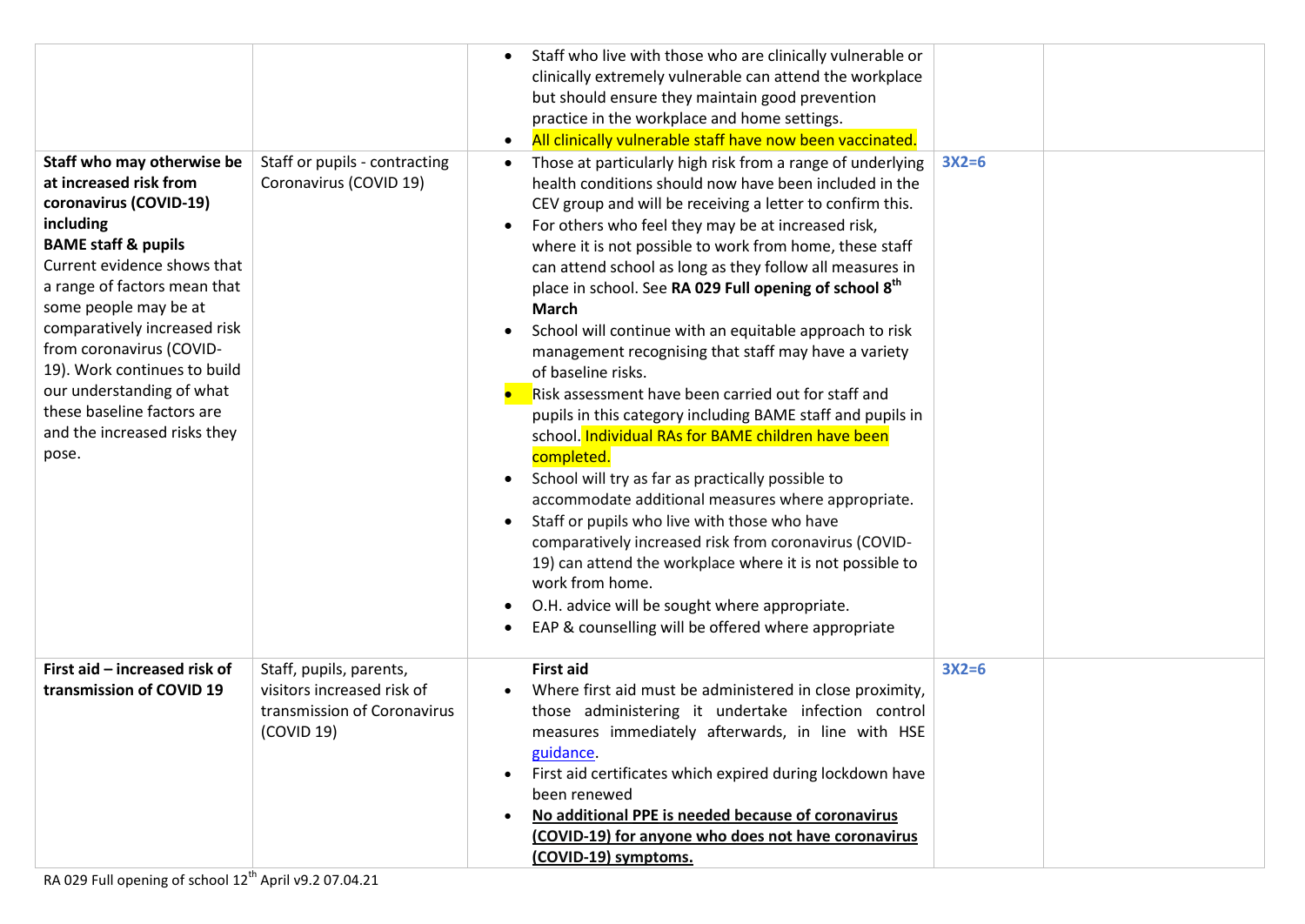|                             |                              | If not possible to keep 2m separation, the following PPE                 |         |  |
|-----------------------------|------------------------------|--------------------------------------------------------------------------|---------|--|
|                             |                              | must be worn. Wash hands prior to donning:                               |         |  |
|                             |                              | a fluid-repellent surgical mask                                          |         |  |
|                             |                              | disposable gloves                                                        |         |  |
|                             |                              | apron or other suitable covering                                         |         |  |
|                             |                              | Eye protection e.g. face shield should be worn if                        |         |  |
|                             |                              | there is risk of exposure to blood and bodily                            |         |  |
|                             |                              | fluids or if available                                                   |         |  |
|                             |                              | • All staff completed 'PPE putting on & taking off' training.            |         |  |
|                             |                              | After delivering any first aid                                           |         |  |
|                             |                              | Ensure staff safely discard disposable items and clean<br>$\bullet$      |         |  |
|                             |                              | reusable ones thoroughly                                                 |         |  |
|                             |                              | Wash their hands thoroughly with soap and water or an                    |         |  |
|                             |                              | alcohol-based hand sanitiser as soon as possible.                        |         |  |
|                             |                              |                                                                          |         |  |
|                             |                              | First aid provision with suspected symptoms of coronavirus:              |         |  |
|                             |                              | Where possible first aider will maintain 2m distance and                 |         |  |
|                             |                              | assesses ability to assist a conscious casualty with minor               |         |  |
|                             |                              | ailments or illnesses at 2 m separation i.e. can casualty                |         |  |
|                             |                              | help themselves, run wound under water, apply plaster.                   |         |  |
|                             |                              | <b>CPR</b> guidance:                                                     |         |  |
|                             |                              | Before starting CPR, to minimise transmission risk, use a                |         |  |
|                             |                              | cloth or towel to cover the patient's mouth and nose,                    |         |  |
|                             |                              | while still permitting breathing to restart following                    |         |  |
|                             |                              | successful resuscitation.                                                |         |  |
|                             |                              | Only deliver CPR by chest compressions and use a                         |         |  |
|                             |                              | defibrillator (if available) - don't do rescue breaths (see              |         |  |
|                             |                              | specific guidance from the Resuscitation Council UK                      |         |  |
| Visitors to school- working | Staff, pupils, visitors,     | Visitors are warned not to enter school if they are                      | $3X2=6$ |  |
| across multiple 'bubbles'   | members of the public by     | displaying any symptoms of coronavirus and to follow                     |         |  |
| and schools e.g. speech and | increased risk of catching   | the COVID-19: guidance for households with possible                      |         |  |
| language therapists, OT's   | COVID 19 from visitor        | coronavirus (COVID-19) infection)                                        |         |  |
| social workers- risk of     | entering existing bubble and | Visitors made aware of all measures in place in school to                |         |  |
| spread of infection between | cross-contamination of       | reduce risk of spread of virus.                                          |         |  |
| 'bubbles' and schools.      | 'bubbles'                    | Visitors told wash hands on arriving or use hand                         |         |  |
|                             |                              | sanitiser located at entrance.                                           |         |  |
|                             |                              | Visitors will be required to use sanitiser before and after<br>$\bullet$ |         |  |
|                             |                              | each different pupil session.                                            |         |  |
|                             |                              | Supply teachers, peripatetic teachers and/or other<br>$\bullet$          |         |  |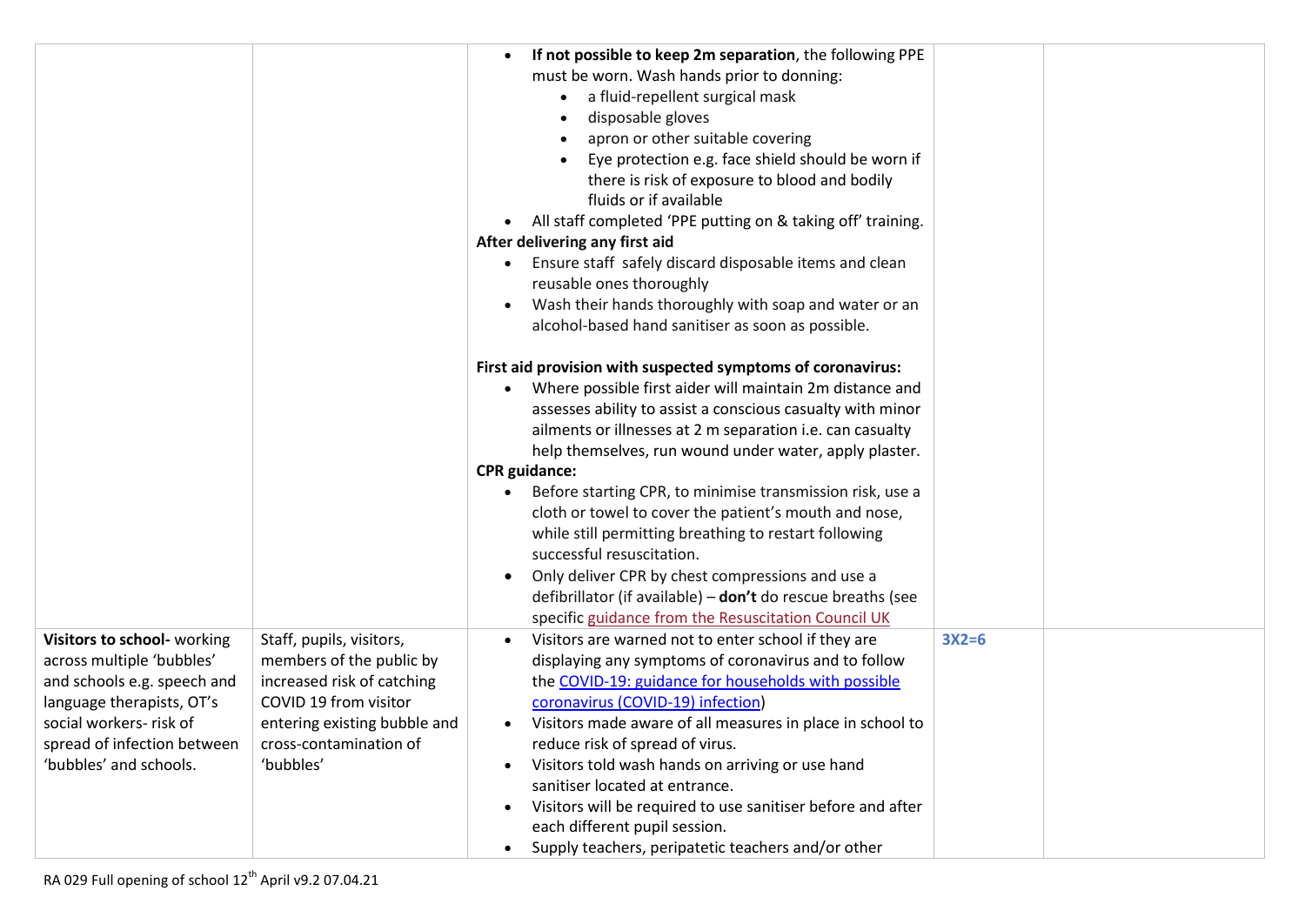|                                                      |                                                                             | temporary staff can move between schools but must<br>comply with school's measures for minimising risk<br>School will ensure that all temporary staff have access<br>to the information on the safety arrangements in place,<br>and ensure that this is provided as soon as possible after<br>the booking is confirmed.<br>Visitor has own PPE or PPE will be provided for each<br>session.<br>2m social distancing rules in place<br>PPE to be worn if 2 m social distancing cannot be<br>maintained then visitor must wear a face covering/mask<br>Room has ventilation - windows and door open whilst<br>the room is occupied.<br>Sanitiser in room<br>Tissues in room and lidded bin emptied after each<br>session.<br>Disinfecting kit in room - insert local details e.g. trigger<br>bottle of disinfectant, cloths, wipes<br>All hard surfaces wiped down before and after each<br>separate appointment / meeting with pupils. |  |
|------------------------------------------------------|-----------------------------------------------------------------------------|---------------------------------------------------------------------------------------------------------------------------------------------------------------------------------------------------------------------------------------------------------------------------------------------------------------------------------------------------------------------------------------------------------------------------------------------------------------------------------------------------------------------------------------------------------------------------------------------------------------------------------------------------------------------------------------------------------------------------------------------------------------------------------------------------------------------------------------------------------------------------------------------------------------------------------------|--|
| <b>Staff visiting families in</b><br>their own homes | Staff, pupils, parents,<br>visitors - contracting<br>Coronavirus (COVID 19) | School may need to send a member of staff to make<br>face to face visits. Decided on a case by case basis.<br>A separate risk assessment must be undertaken each<br>time.<br>An initial assessment by telephone if possible, is carried<br>out.<br>If staff have to visit households being required to self-<br>isolate due to a case, or suspected case, of coronavirus<br>(COVID-19), or contact with someone who has tested<br>positive for coronavirus (COVID-19) they follow<br>the children's social care services guidance and make a<br>judgement about visiting which balances considerations<br>of the:<br>risks to children and young people<br>$\circ$<br>risks to families<br>$\circ$<br>risks to the workforce<br>national guidance on social distancing and<br>$\circ$<br>hygiene                                                                                                                                      |  |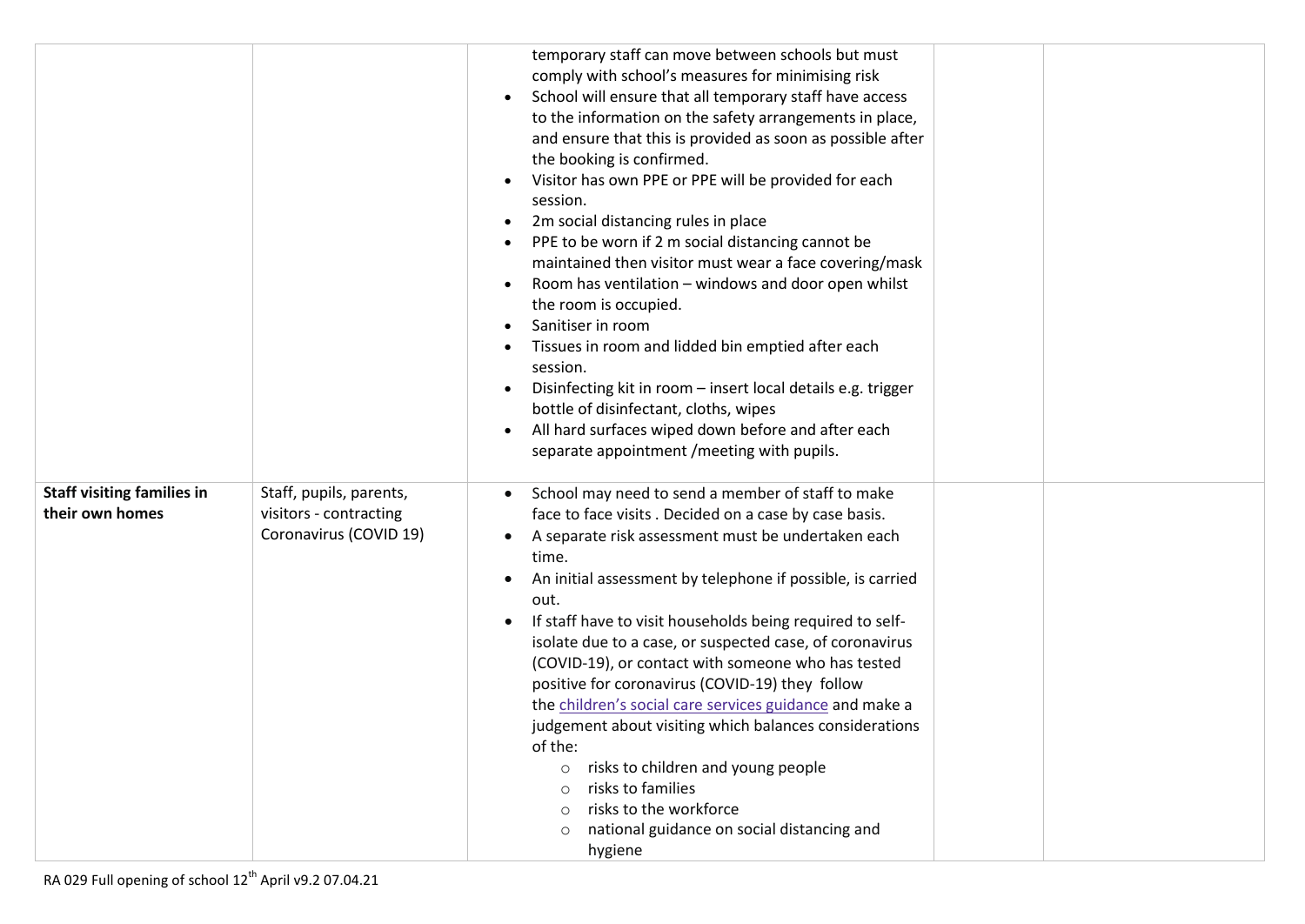|                                                                                                                    |                                                                                            | o statutory responsibilities, including safeguarding<br>If households report no coronavirus (COVID-19)<br>symptoms, no PPE is required, but 2 metres should be<br>maintained where possible.<br>Good basic hygiene should be followed, such as<br>handwashing or use of sanitiser before and after the<br>visit, and not touching the face during the visit.<br>If households are reporting coronavirus (COVID-19)<br>symptoms, PPE should be worn if a distance of 2 metres<br>cannot be maintained. Anyone displaying symptoms<br>should be encouraged to book a test.<br>If unable to find out whether any member of the<br>household is suffering from symptoms of coronavirus<br>(COVID-19) before face to face contact, steps will be<br>taken where practical to mitigate risk. These steps<br>include but are not restricted to:<br>knocking on the front door or ringing the<br>$\circ$<br>doorbell and then stepping back to 2 metres to<br>speak to occupants.<br>taking PPE & sanitiser as a precautionary measure |         |  |
|--------------------------------------------------------------------------------------------------------------------|--------------------------------------------------------------------------------------------|--------------------------------------------------------------------------------------------------------------------------------------------------------------------------------------------------------------------------------------------------------------------------------------------------------------------------------------------------------------------------------------------------------------------------------------------------------------------------------------------------------------------------------------------------------------------------------------------------------------------------------------------------------------------------------------------------------------------------------------------------------------------------------------------------------------------------------------------------------------------------------------------------------------------------------------------------------------------------------------------------------------------------------|---------|--|
| Safeguarding - risk of<br>breach                                                                                   | Staff, pupils, parents,<br>volunteers- experience<br>harm or abuse, e.g.<br>emotional harm | Ahead of full opening, the school's Child Protection and<br>Safeguarding Policy is reviewed to reflect the return of<br>more pupils.<br>School ensures training is up to date<br>School follows statutory safeguarding<br>guidance, keeping children safe in education and<br>the coronavirus (COVID-19): safeguarding in schools,<br>colleges and other providers guidance.                                                                                                                                                                                                                                                                                                                                                                                                                                                                                                                                                                                                                                                   | $3X2=6$ |  |
| Challenging behaviour - risk<br>of verbal or physical<br>assault, risk of transmission<br>of Coronavirus (Covid19) | Staff, pupils, parents,<br>visitors - physical or verbal<br>abuse, injury or stress        | The school's Behavioural Policy sets out behaviour<br>expectations for pupils and is updated in line with new<br>rules and measures.<br>Expectations are communicated clearly to staff, pupils<br>and parents.<br>Pupils who are struggling to reengage with school are<br>supported appropriately.<br>A Challenging Behaviour risk assessment is carried out<br>for identified pupils. (See RA 003 Challenging<br><b>Behaviour)</b>                                                                                                                                                                                                                                                                                                                                                                                                                                                                                                                                                                                           | $3X2=6$ |  |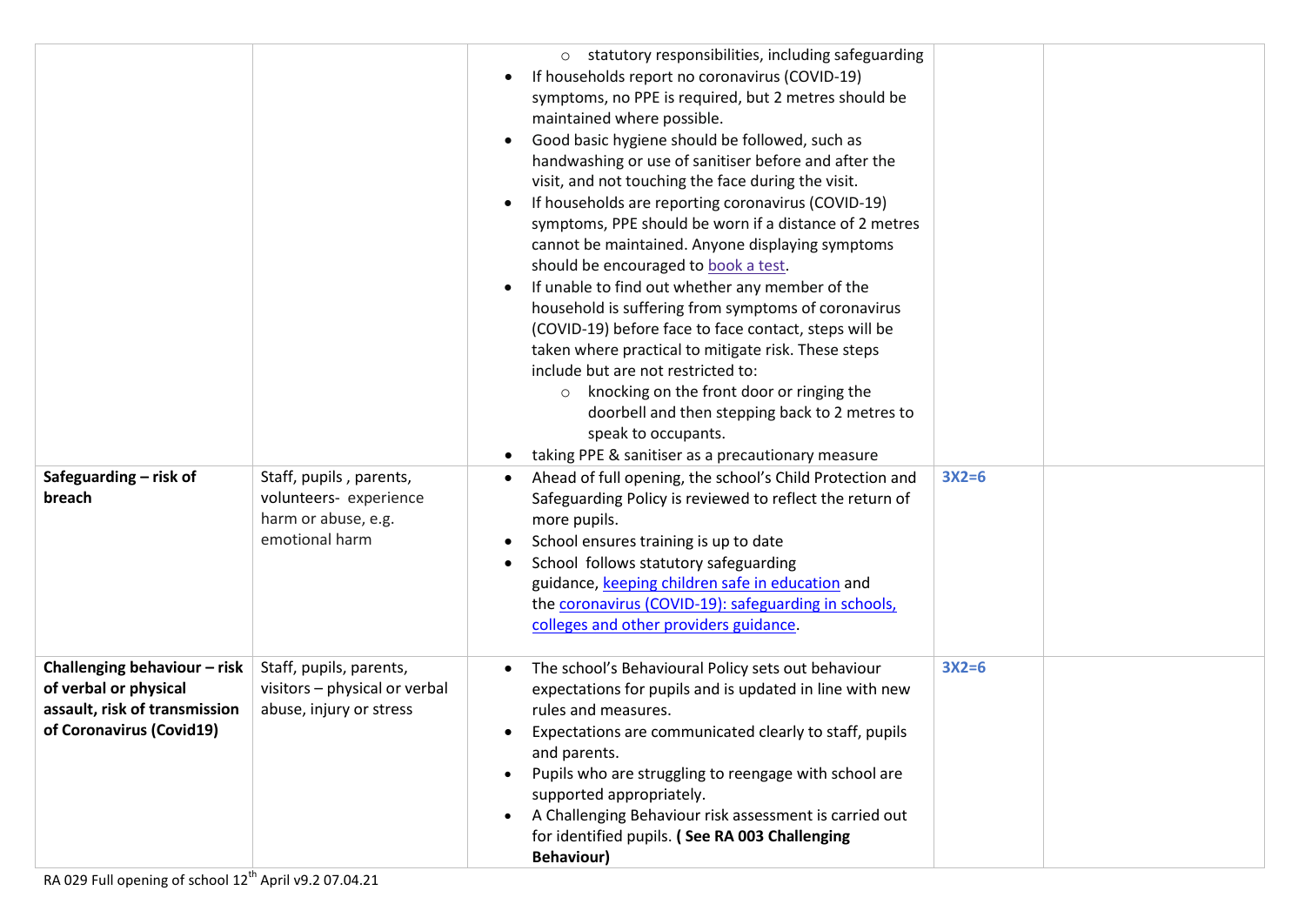| Recruitment - risk of<br>transmission of Coronavirus<br>(COVID 19)) | Staff, pupils, parents,<br>visitors increased risk of<br>transmission of Coronavirus | The school continues its recruitment processes, but<br>offers alternatives to face-to-face interviews where<br>possible such as using video conferencing.<br>Where face-to-face meetings are arranged, school will<br>$\bullet$<br>make clear to candidates that they must adhere to the<br>'system of controls' that are in place.<br>School will send out details in advance of the controls<br>that will be in place and the requirement face coverings<br>for candidates where social distancing cannot be safely<br>managed<br>School will write a risk assessment for any recruitment<br>activities                                                                                                                                                                                                                                                                                                                                                                                     | $3X2=6$ |  |
|---------------------------------------------------------------------|--------------------------------------------------------------------------------------|-----------------------------------------------------------------------------------------------------------------------------------------------------------------------------------------------------------------------------------------------------------------------------------------------------------------------------------------------------------------------------------------------------------------------------------------------------------------------------------------------------------------------------------------------------------------------------------------------------------------------------------------------------------------------------------------------------------------------------------------------------------------------------------------------------------------------------------------------------------------------------------------------------------------------------------------------------------------------------------------------|---------|--|
| <b>Educational day visits</b>                                       | Staff, pupils, parents,<br>visitors increased risk of<br>transmission of Coronavirus | [All school]<br><b>Educational day visits</b><br>Educational day visits In line with the roadmap, schools<br>were able to resume educational day visits from 12<br>April.<br>School will ensure all day visits are conducted in line<br>with relevant coronavirus (COVID-19) secure guidelines<br>and regulations in place at that time.<br>Trips will adhere to the system of controls, pupils are<br>kept within their consistent groups and will follow the<br>COVID-secure measures in place at the destination.<br>A full and thorough risk assessment in relation to all<br>educational visits is carried out to ensure they can be<br>undertaken safely. EVOLVE system for risk assessments<br>in use<br>As part of this risk assessment, you will need to consider<br>what control measures need to be used and follow<br>wider advice on visiting indoor and outdoor venues.<br>School will consult the health and safety guidance or<br>educational visits when considering visits. | $3X2=6$ |  |
| <b>Educational visits -</b><br><b>International visits</b>          | Staff, pupils, parents,<br>visitors increased risk of<br>transmission of Coronavirus | [All school]<br>The government has now published red, amber and<br>green list rules for entering England                                                                                                                                                                                                                                                                                                                                                                                                                                                                                                                                                                                                                                                                                                                                                                                                                                                                                      | $3X2=6$ |  |

RA 029 Full opening of school 12<sup>th</sup> April v9.2 07.04.21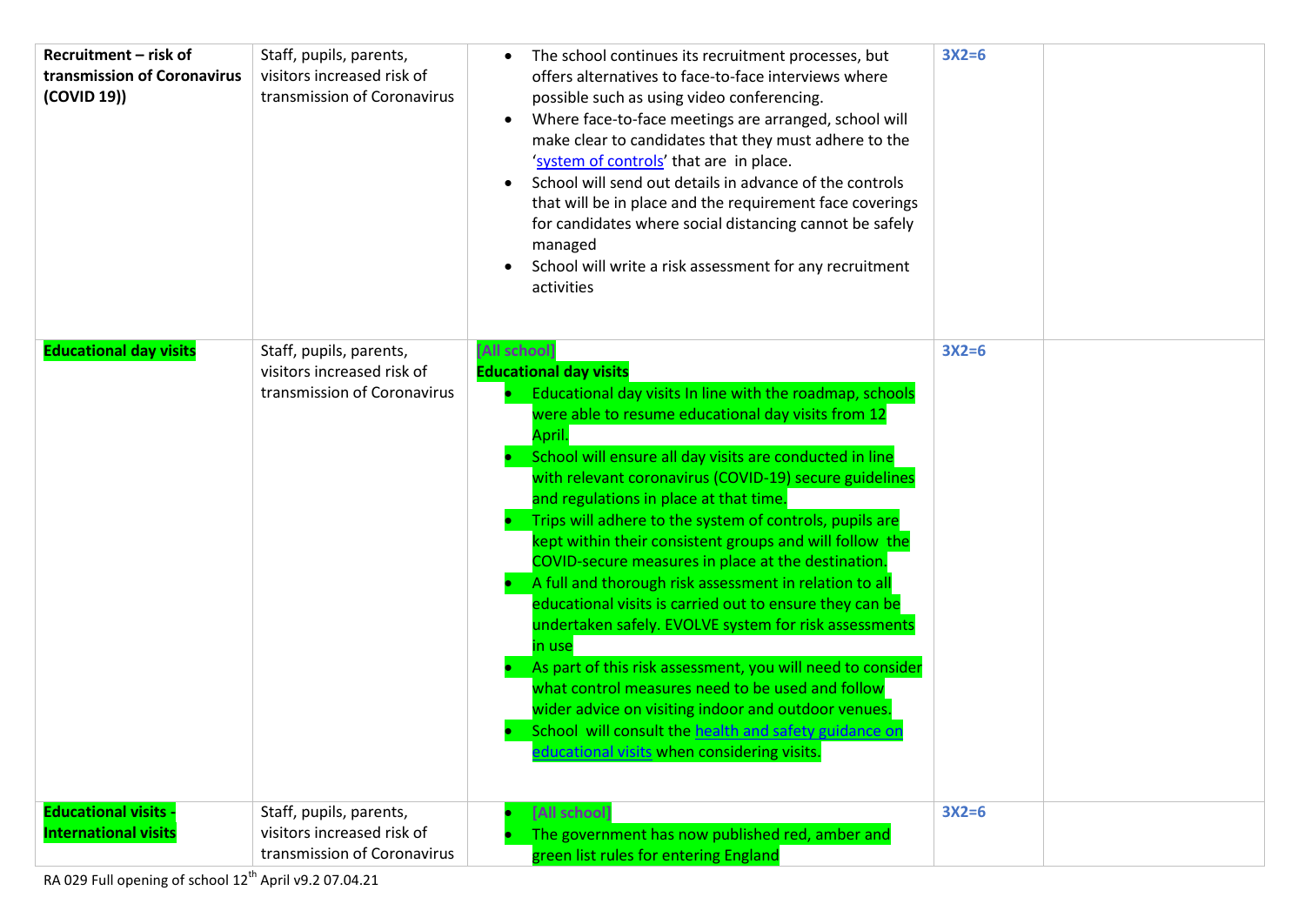|                                                         |                             | Schools are recommended not to go on any<br>international visits this academic year up to and |         |  |
|---------------------------------------------------------|-----------------------------|-----------------------------------------------------------------------------------------------|---------|--|
|                                                         |                             | including 5 September 2021. The position beyond 5                                             |         |  |
|                                                         |                             | September will be reviewed again in advance of Step 4.                                        |         |  |
| <b>Domestic residential</b>                             | Staff, pupils, parents,     | [All school]                                                                                  | $3X2=6$ |  |
| educational visits                                      | visitors increased risk of  | Schools can undertake domestic residential education                                          |         |  |
|                                                         | transmission of Coronavirus | visits, from 17 May.                                                                          |         |  |
|                                                         |                             | Any domestic residential educational visits must be                                           |         |  |
|                                                         |                             | conducted in line with relevant COVID-19 guidance and                                         |         |  |
|                                                         |                             | regulations in place at that time.                                                            |         |  |
|                                                         |                             | Children are kept within their consistent groups                                              |         |  |
|                                                         |                             | (bubbles) for the purpose of the visit.                                                       |         |  |
|                                                         |                             | Risk assessment for residential educational visits Annex                                      |         |  |
|                                                         |                             | C <sup>*</sup> sets out the conditions that should be met when                                |         |  |
|                                                         |                             | planning and undertaking a residential educational visit                                      |         |  |
|                                                         |                             | as part of Step 3.                                                                            |         |  |
|                                                         |                             | School will undertake full and thorough risk                                                  |         |  |
|                                                         |                             | assessments in relation to all educational visits to                                          |         |  |
|                                                         |                             | ensure they can be undertaken safely.                                                         |         |  |
|                                                         |                             | School will consider the principles set out in the system                                     |         |  |
|                                                         |                             | of controls and Annex C *to assure children are taken                                         |         |  |
|                                                         |                             | into a safe environment.                                                                      |         |  |
|                                                         |                             | * Annex C: domestic residential educational visits page 67                                    |         |  |
|                                                         |                             | nttps://assets.publishing.service.gov.uk/government/uploads/sy                                |         |  |
|                                                         |                             | stem/uploads/attachment data/file/984843/10 May Schools                                       |         |  |
|                                                         |                             | Guidance.pd                                                                                   |         |  |
| <b>Extra-curricular activities -</b>                    | Staff, pupils, parents,     | [All schools]                                                                                 | $3X2=6$ |  |
| Third party users-e.g.                                  | visitors - contracting      | School is working to resume all before and after-school                                       |         |  |
| <b>Breakfast</b>                                        | Coronavirus (COVID 19)      | [activities and wraparound childcare for pupils.                                              |         |  |
| clubs/wraparound care,<br>sports clubs - increased risk |                             | All parents may access wraparound and extra-curricular                                        |         |  |
| of transmission of                                      |                             | provision for their children, without any restrictions on the                                 |         |  |
| <b>Coronavirus (COVID 19)</b>                           |                             | reasons for which they may attend.<br>School will continue to work closely with external      |         |  |
|                                                         |                             | wraparound providers to minimise mixing between children.                                     |         |  |
|                                                         |                             | <b>Indoor provision</b>                                                                       |         |  |
|                                                         |                             | From 17 May, wraparound and other extra-curricular                                            |         |  |
|                                                         |                             | activities for children will be able to take place in groups of                               |         |  |
|                                                         |                             | any number.                                                                                   |         |  |
|                                                         |                             |                                                                                               |         |  |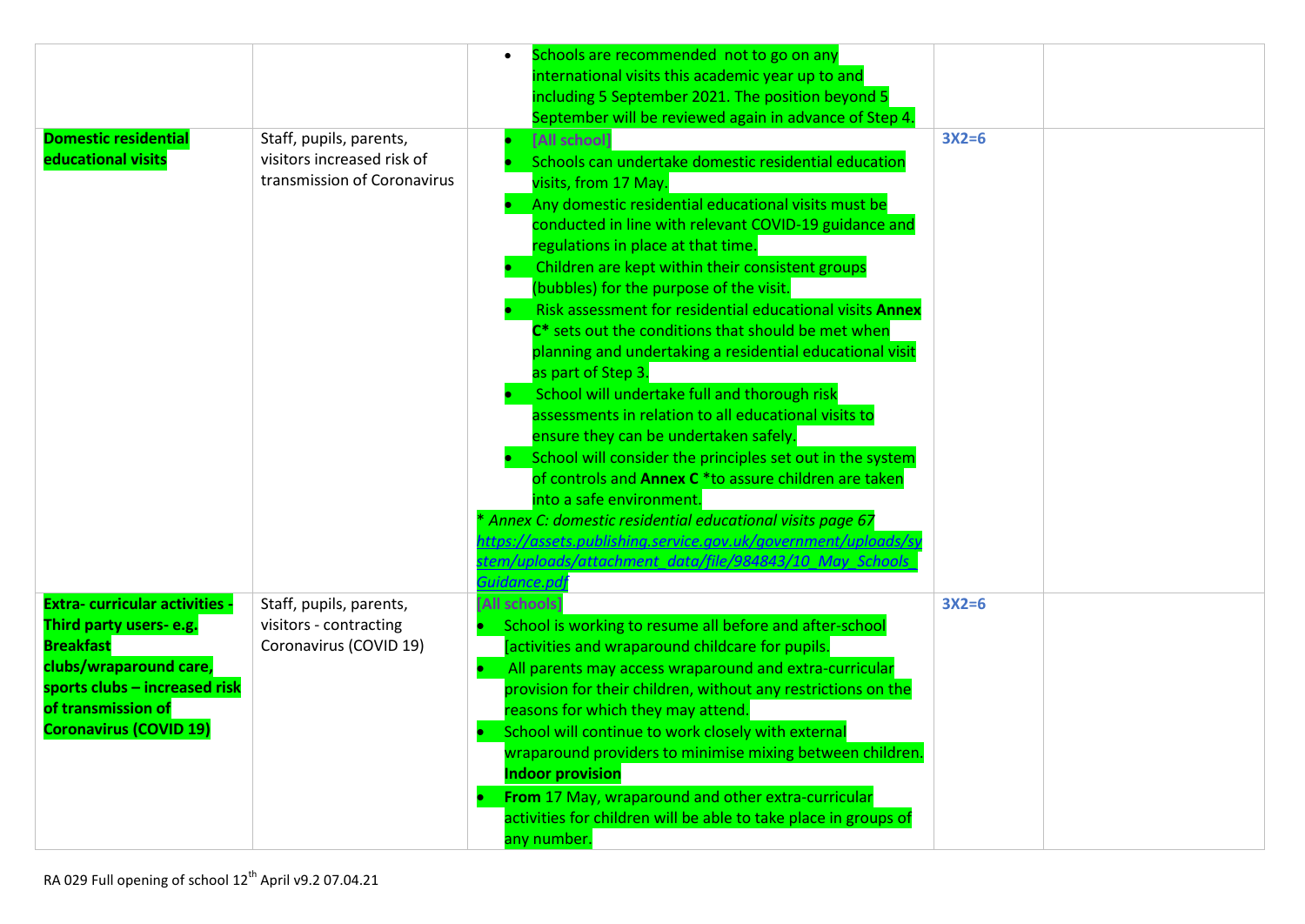|                                              |                                                                                                    | However, it remains important to continue to minimise<br>mixing between children, where possible by continuing to<br>keep children in consistent groups every time they attend<br>the setting. If it is not possible to group children in the same<br>bubble as they are in during the school day, providers wil<br>try to keep them in consistent groups<br>Group sizes depend on recommended occupancy levels of<br>the premises and levels of ventilation. g.g. guidance<br>recommends that the maximum occupancy of an indoor<br>facility should be limited by providing a minimum of 100sqft<br>per person.<br>If premises are not well ventilated or in which it is difficult to<br>maintain social distancing, group sizes should eb smaller<br>(e.g. 15 children or fewer per group).<br><b>Outdoor provision</b><br>If provision is taking place outdoors, this can continue to<br>take place in groups of any number but to continue to<br>minimise mixing between children. By keeping children in<br>consistent groups and keeping these separate.<br>We will keep up-to-date records of the children attending<br>our setting for at least 21 days. To include the school or<br>early years setting that they attend and the specific groups<br>and members of staff they have been assigned to in your<br>setting.<br><b>Parental Attendance</b><br>[wraparound providers] Parents and carers should not<br>routinely be present during sessions in out-of-school<br>settings or wraparound childcare provision.<br>Where parents do attend, they must maintain social<br>distancing in line with the current guidance on (COVID-19)<br><b>Coronavirus restrictions</b><br>See providers who run community activities, holiday clubs,<br>after-school clubs, tuition and other out-of-school provision for<br>childrer |         |  |
|----------------------------------------------|----------------------------------------------------------------------------------------------------|--------------------------------------------------------------------------------------------------------------------------------------------------------------------------------------------------------------------------------------------------------------------------------------------------------------------------------------------------------------------------------------------------------------------------------------------------------------------------------------------------------------------------------------------------------------------------------------------------------------------------------------------------------------------------------------------------------------------------------------------------------------------------------------------------------------------------------------------------------------------------------------------------------------------------------------------------------------------------------------------------------------------------------------------------------------------------------------------------------------------------------------------------------------------------------------------------------------------------------------------------------------------------------------------------------------------------------------------------------------------------------------------------------------------------------------------------------------------------------------------------------------------------------------------------------------------------------------------------------------------------------------------------------------------------------------------------------------------------------------------------------------------------------------------------------------------------------------|---------|--|
| <b>Transitional, taster and</b><br>open days | Staff, pupils, parents,<br>visitors increased risk of<br>transmission of Coronavirus<br>(COVID 19) | [All school] School will complete thorough risk<br>$\bullet$<br>assessments before running transitional, taster and<br>open days to ensure that they are run in line with our<br>system of controls and align with DfE & Gov.uk advice &                                                                                                                                                                                                                                                                                                                                                                                                                                                                                                                                                                                                                                                                                                                                                                                                                                                                                                                                                                                                                                                                                                                                                                                                                                                                                                                                                                                                                                                                                                                                                                                             | $3X2=6$ |  |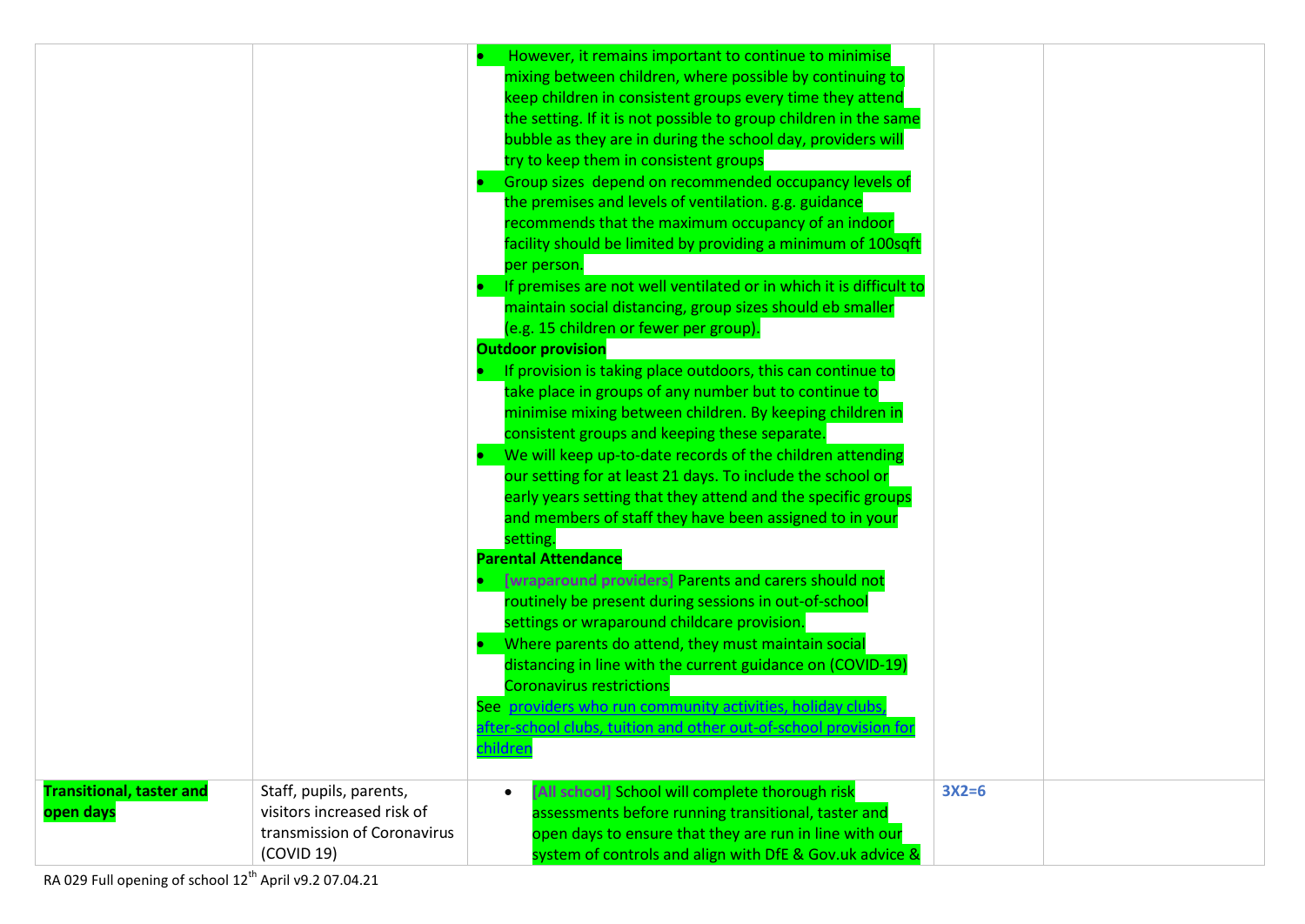|                                                             |                                                                                                    | guidance for the roadmap out of lockdown.<br>School will provide these risk assessments to schools<br>transitioning with us.<br>Lists of pupils in bubbles transitioning will be kept for<br>contact tracing.                                                                                                                                                                                                                                                                                                                                                                                                                                                                                                                                                                                                                                                                                                                                                                                                                                                                                                       |
|-------------------------------------------------------------|----------------------------------------------------------------------------------------------------|---------------------------------------------------------------------------------------------------------------------------------------------------------------------------------------------------------------------------------------------------------------------------------------------------------------------------------------------------------------------------------------------------------------------------------------------------------------------------------------------------------------------------------------------------------------------------------------------------------------------------------------------------------------------------------------------------------------------------------------------------------------------------------------------------------------------------------------------------------------------------------------------------------------------------------------------------------------------------------------------------------------------------------------------------------------------------------------------------------------------|
| Curriculum-<br><b>Music, Drama, performing</b><br>arts & PE | Staff, pupils, parents,<br>visitors increased risk of<br>transmission of Coronavirus<br>(COVID 19) | The Music Lead ensures staff and pupils are aware that<br>there is evidence to suggest that singing and playing<br>wind and brass instruments increases the risk of<br>coronavirus transmission due to the cumulative aerosol<br>transmission.<br>The Music Lead conducts a Music Lesson Risk<br>Assessment and ensures the relevant protective<br>measures are in place to minimise the risk of<br>coronavirus transmission, e.g. cleaning musical<br>instruments after use. (See RA 023 Music -COVID 19)                                                                                                                                                                                                                                                                                                                                                                                                                                                                                                                                                                                                          |
| Physical activity in schools                                | Staff, pupils, parents,<br>visitors everyone.<br>contracting Coronavirus<br>(COVID 19)             | From 12 <sup>th</sup> April<br>School has flexibility to decide how physical education,<br>sport and physical activity will be provided while<br>following the measures in RA 029 Full Opening of<br>School system of controls.<br>Pupils are kept in consistent groups<br>Sports equipment is thoroughly cleaned between each<br>use by different individual groups.<br>PE lessons can be held indoors, including those that<br>involve activities related to team sports, for example<br>practising specific techniques, whilst following school's<br>system of controls.<br>Outdoor sports will be prioritised where possible<br>If indoors school will use large indoor spaces & will:<br>maximise natural ventilation flows.<br>$\circ$<br>maintain social distancing between pupils<br>pay scrupulous attention to cleaning and<br>$\circ$<br>hygiene.<br>External facilities can also be used in line with<br>government guidance for the use of, and travel to and<br>from, those facilities.<br>School will only consider team sports whose national<br>governing bodies have developed guidance under the |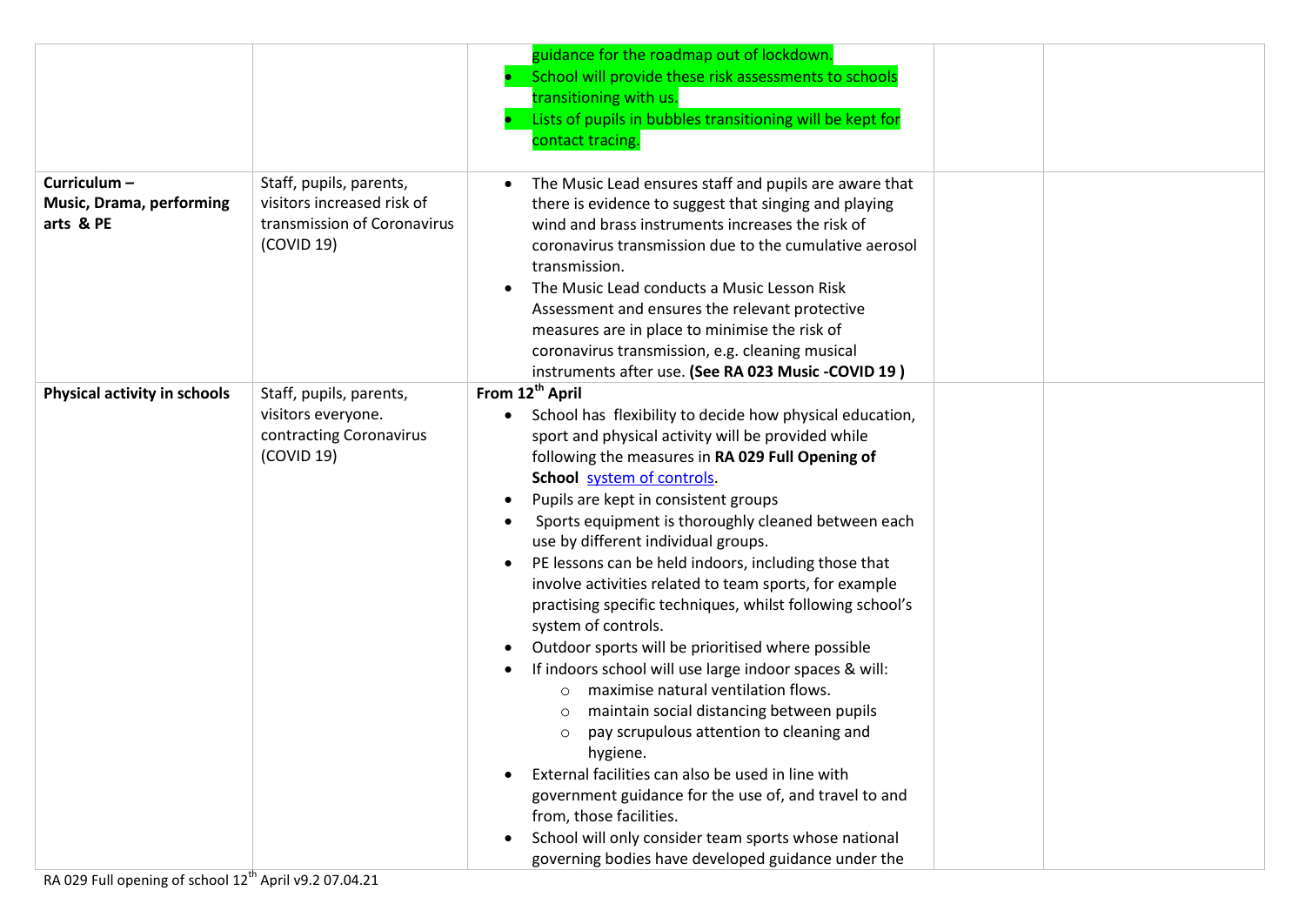|                                     |                           | principles of the government's guidance on team sport<br>and been approved by the government such as sports |         |  |
|-------------------------------------|---------------------------|-------------------------------------------------------------------------------------------------------------|---------|--|
|                                     |                           | on the list available at grassroots sports guidance for                                                     |         |  |
|                                     |                           | safe provision including team sport, contact combat                                                         |         |  |
|                                     |                           | sport and organised sport events.                                                                           |         |  |
|                                     |                           | From 29 March, outdoor competition between different                                                        |         |  |
|                                     |                           | schools can take place.                                                                                     |         |  |
|                                     |                           | Indoor competition between different schools will be no                                                     |         |  |
|                                     |                           | earlier than 12 April                                                                                       |         |  |
|                                     |                           | Refer to:<br>$\bullet$                                                                                      |         |  |
|                                     |                           | guidance on grassroot sports for public and sport providers, safe                                           |         |  |
|                                     |                           | provision and facilities, and guidance from Sport England                                                   |         |  |
|                                     |                           | advice from organisations such as the <b>Association for Physical</b>                                       |         |  |
|                                     |                           | <b>Education and the Youth Sport Trust</b>                                                                  |         |  |
|                                     |                           | guidance from Swim England on school swimming and water                                                     |         |  |
|                                     |                           | safety lessons available at returning to pools                                                              |         |  |
|                                     |                           | guidance documents<br>using changing rooms safely                                                           |         |  |
|                                     |                           | School will work with external coaches, clubs and                                                           |         |  |
|                                     |                           | organisations for curricular and extra-curricular                                                           |         |  |
|                                     |                           | activities and will request their COVID secure risk                                                         |         |  |
|                                     |                           | assessment to satisfy itself all measures are being                                                         |         |  |
|                                     |                           | followed.                                                                                                   |         |  |
| <b>Contractors on site -risk of</b> | Staff, pupils, parents,   | Where visits can happen outside of school hours, this                                                       | $3X2=6$ |  |
| transmission of Coronavirus         | visitors everyone.        | will be arranged.                                                                                           |         |  |
| (COVID 19)                          | contracting Coronavirus   | A record is kept of all visitors.<br>$\bullet$                                                              |         |  |
|                                     | (COVID 19)                | Request risk assessments from contractors which                                                             |         |  |
|                                     |                           | include their social distancing protocols.                                                                  |         |  |
|                                     |                           | Zero tolerance with contractors found to be not                                                             |         |  |
|                                     |                           | following PHE social distancing guidelines.                                                                 |         |  |
|                                     |                           | Assess the risks associated with managing contractors,                                                      |         |  |
|                                     |                           | visitors, catering staff and deliveries, as well as cleaning                                                |         |  |
|                                     |                           | staff on site who may be working throughout the                                                             |         |  |
|                                     |                           | school and across different groups                                                                          |         |  |
| <b>Remote Learning</b>              | Staff, pupils, parents -  | School follows Safeguarding and remote education                                                            | $3X2=6$ |  |
|                                     | experience harm or abuse, | during coronavirus (COVID-19), , as well as statutory                                                       |         |  |
|                                     | e.g. emotional harm       | guidance on online safety in Annex C of keeping children                                                    |         |  |
|                                     |                           | safe in education.                                                                                          |         |  |
|                                     |                           | While attendance is mandatory, remote learning is                                                           |         |  |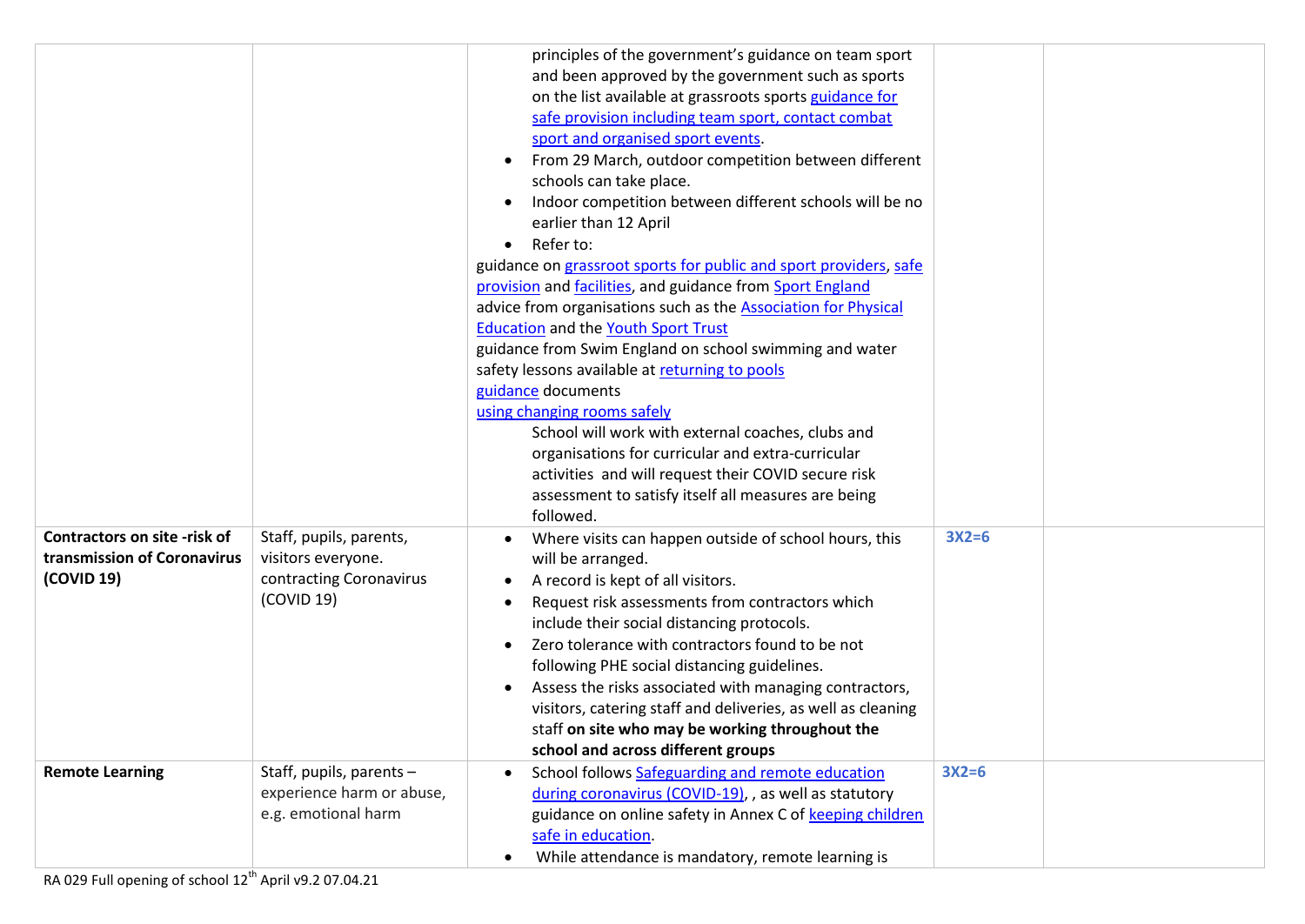|                                                                                                             |                                                                                         | provided for pupils who are following clinical or<br>government guidance to stay at home, e.g. where they<br>are self-isolating. All such pupils not physically unwell<br>are given access to remote education as soon as<br>reasonably practicable.<br>National online safety training completed by all staff<br>and available to all parents (many have completed) NOS.<br>We have gained Accreditation for Safe Remote<br><b>Education (NOS)</b><br>Two senior teachers (who have completed Level 3 & DSL<br>Online Safety training) are responsible for monitoring<br>remote learning including online safety. |         |  |
|-------------------------------------------------------------------------------------------------------------|-----------------------------------------------------------------------------------------|--------------------------------------------------------------------------------------------------------------------------------------------------------------------------------------------------------------------------------------------------------------------------------------------------------------------------------------------------------------------------------------------------------------------------------------------------------------------------------------------------------------------------------------------------------------------------------------------------------------------|---------|--|
| <b>Uniform</b>                                                                                              | Pupils - thermal discomfort<br>due to increased ventilation                             | The governing board decides whether full school<br>uniform is required.<br>Expectations of uniform are communicated to pupils<br>$\bullet$<br>and parents.<br>To mitigate thermal discomfort caused by increased<br>ventilation, pupils are able to wear additional, suitable<br>indoor items of clothing in addition to their usual<br>uniform - where this occurs, no additional financial<br>pressure is placed on parents.                                                                                                                                                                                     | $3X2=6$ |  |
| Display screen self-<br>assessment - risk of injury<br>due to adopting awkward<br>postures for long periods | Staff, pupils, parents,<br>visitors - risk of<br>musculoskeletal injuries,<br>RSI etc   | Any staff who have not been in school for some time<br>should carry out the Display Screen Self-Assessment on<br>return to school.<br>Make sure their workstation is set up correctly. Adjust<br>chairs, monitor heights all to suit the individual.<br>If some staff are still home-working check with them<br>that there are no issues with their set-up at home. (See<br>RA 028 Home working RA COVID 19)                                                                                                                                                                                                       | $3X2=6$ |  |
| Kitchens - risk of<br>transmission of Coronavirus<br>(COVID 19)                                             | Staff, pupils, parents,<br>visitors everyone -<br>contracting Coronavirus<br>(COVID 19) | Kitchen follows: guidance for food businesses on<br>coronavirus (COVID-19)<br>The school's kitchen is fully open and all servicing and<br>maintenance of equipment up-to-date.                                                                                                                                                                                                                                                                                                                                                                                                                                     | $3X2=6$ |  |
| <b>Emergency plan</b>                                                                                       | Staff, pupils, parents,<br>visitors - unable to respond<br>to an emergency on site -    | The school emergency plan has been revised to cover<br>COVID 19 issues.<br>Contingency plans for an outbreak are in place.<br>$\bullet$                                                                                                                                                                                                                                                                                                                                                                                                                                                                            | $3X2=6$ |  |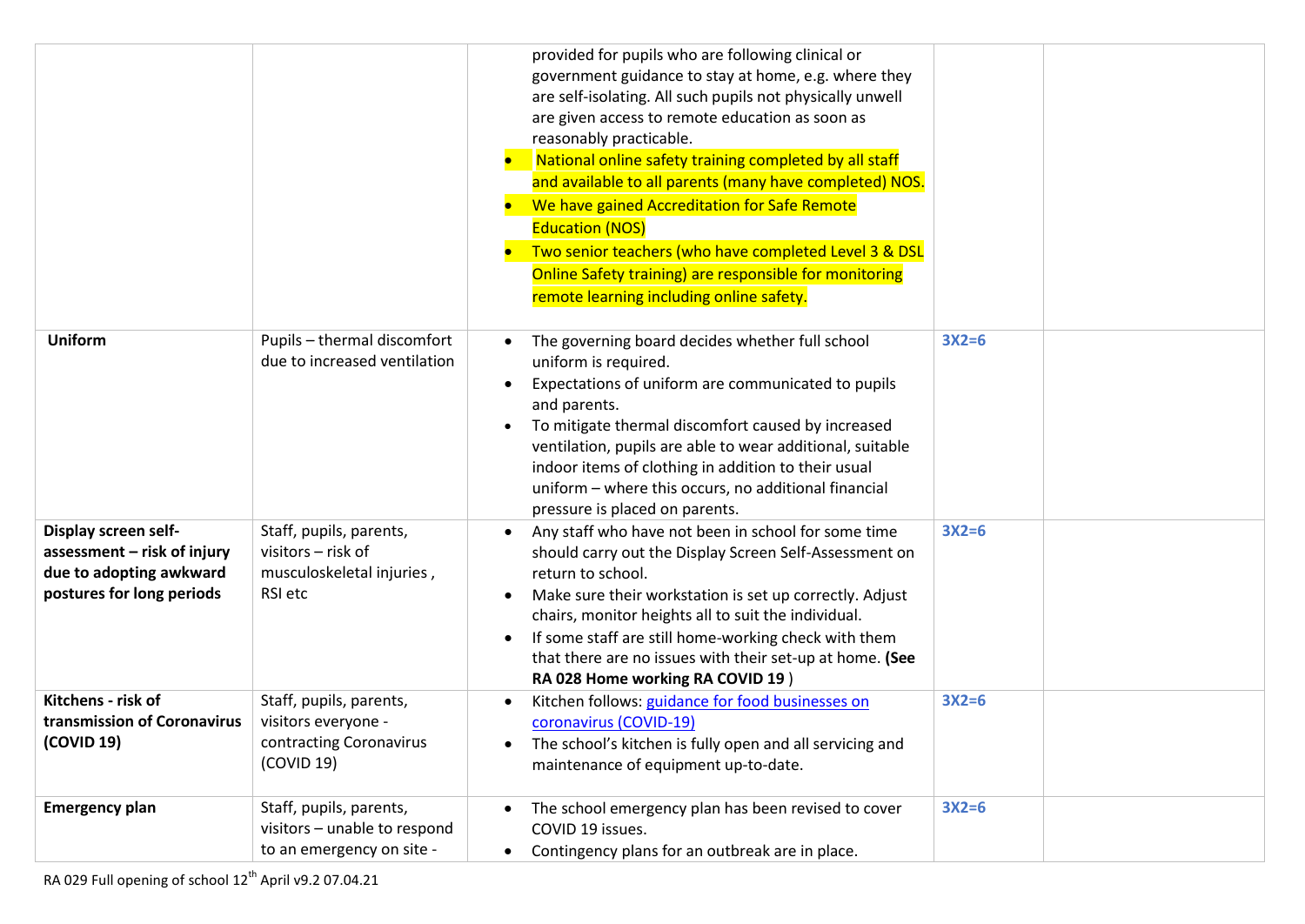|                                     | <b>Risk Rating</b>    | <b>Action Required</b>                                                                                                                                                                                                                                                                                 |  |  |
|-------------------------------------|-----------------------|--------------------------------------------------------------------------------------------------------------------------------------------------------------------------------------------------------------------------------------------------------------------------------------------------------|--|--|
| $17 - 25$                           |                       | <b>Unacceptable</b> – stop activity and make immediate improvements                                                                                                                                                                                                                                    |  |  |
|                                     | $10 - 16$             | <b>Tolerable</b> – but look to improve within specified timescale                                                                                                                                                                                                                                      |  |  |
|                                     | $5 - 9$               | <b>Action</b> – Improve within specific timescales                                                                                                                                                                                                                                                     |  |  |
| $3 - 4$                             |                       | <b>Monitor</b> – but look to improve at review or if there is a significant<br>change                                                                                                                                                                                                                  |  |  |
|                                     | $1 - 2$               | <b>Acceptable</b> – no further action but ensure controls are maintained<br>& reviewed                                                                                                                                                                                                                 |  |  |
| possible injuries, panic,<br>stress | $\bullet$<br>support. | The school has a contingency plan that can be<br>implemented if restrictions need to be implemented<br>due to coronavirus.<br>Shared with staff and relevant parties e.g. Governors<br>Remote education plans are in place for individuals or<br>groups of self-isolating pupils. See remote education |  |  |

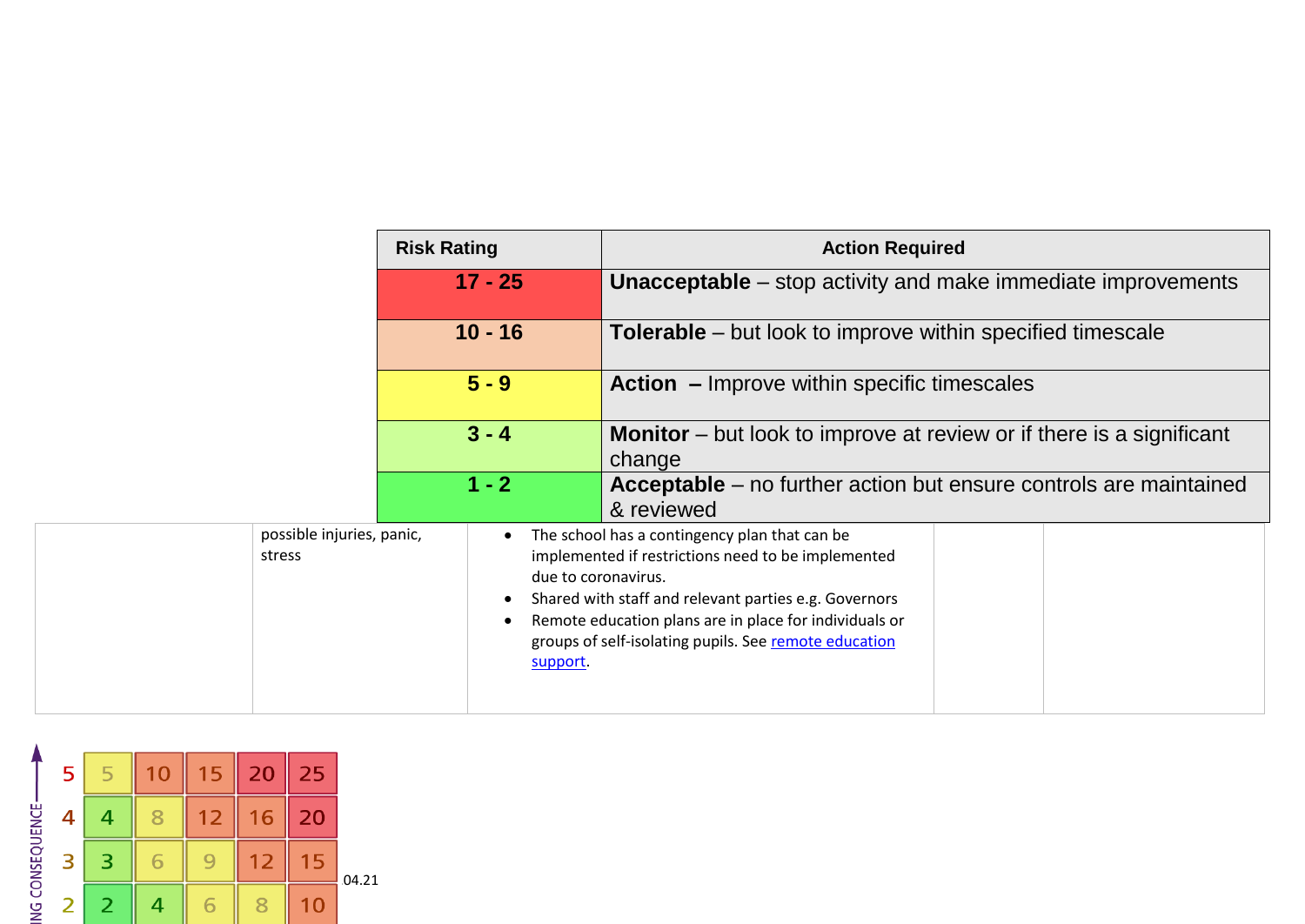- 
- 4 Likely 4 Major
- 3 Fairly likely 3 Moderate<br>2 Unlikely 2 Minor
- $2$  Unlikely
- 

#### **Likelihood: Consequence**:

- 5 Very likely 5 Catastrophic
	-
	-
	-
- 1 Very unlikely 1 Insignificant
- (1) List hazards *something with the potential to cause harm* here
- (2) List groups of people who are especially at risk from the significant hazards which you have identified
- (3) List existing controls here or note where the information may be found. Then try to quantify the level of risk *the likelihood of harm arising* that remains when the existing controls are in place based on the number of persons affected, how often they are exposed to the hazard and the severity of any consequence*.* Use this column to list the controls that you might take and develop all or some of that list into a workable action plan. Have regard for the level of risk, the cost of any action and the benefit you expect to gain. Agree the action plan with your team leader and make a note of it overleaf. If it is agreed that no further action is to be taken this too should be noted.

#### (5) **ACTION PLAN**

|          | Action required                                      | Responsible person | Completion date       |
|----------|------------------------------------------------------|--------------------|-----------------------|
| <b>.</b> | <b>RA 029 National Lockdown published to website</b> | LW & AM            | $10E$ $21$<br>10.J.Z1 |
| _        |                                                      |                    |                       |